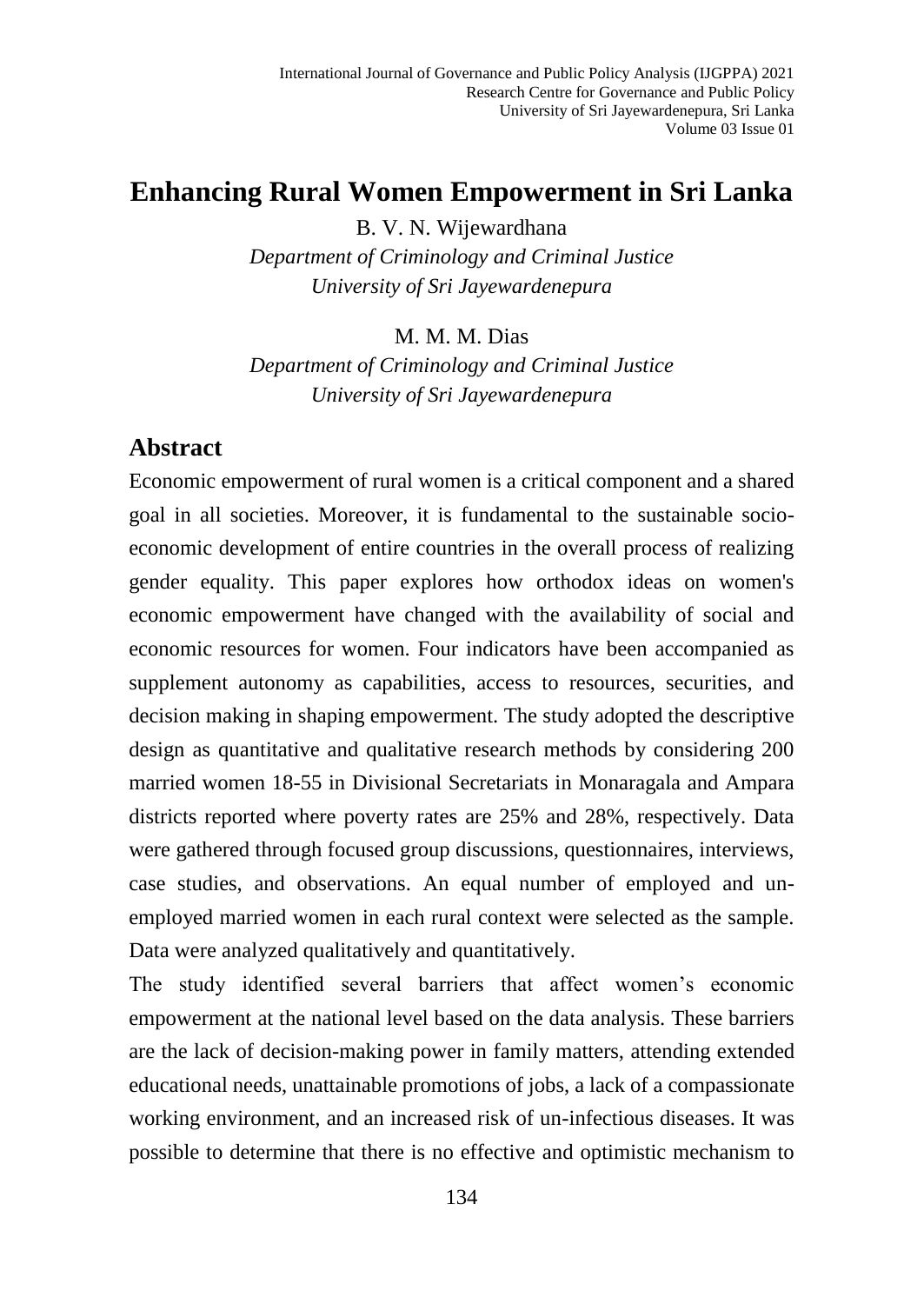deal with such complexities. Much of the narrative focuses on instrumental gains on what women can do for development rather than what development can do for women manifested through the study.

**Keywords:** Empower, Family Bonds, Married Women, Resources, Rurality

# **Introduction**

The issue of economic empowerment of women and gender congestion exists a foremost place in every society across the globe. In all developing countries, gender inequalities and disparities are rampant compared to developed countries (Ahamed et al., 2001). According to the radical perspective 1980s, empowerment has become a mainstream development concern. Sri Lanka considers a country with one of the lowest female labor force participation rates globally. Only 32.5% of women are economically active from the total women's population, and it is comparably 72.4% for men (UN Women, 2021). The gap has become widespread in rural regions where the unemployment rate is recorded as 7.3% among rural women (Madurawala, 2018). Women contribute to the rural economies in many ways, from small village self-help groups to positions of authority in dynamic cycles at various levels (UN Women, 2021).

Women's economic empowerment consists of advancing economic power, status, and agency (ESCAP, 2014); women have been empowered and ensured by policies and regulations that implemented to address several injustices, with attention to cultural practices, social values, and stigmatization (Muberekwa & Nkomo, 2016). According to the sustainable socio-economic development goals, it is agreed that women's economic empowerment is crucial for economic growth, and it matters from individual women, families, regions, and to their countries (ESCAP, 2014). Similarly, it directly impacts to boost the economy of a country. Thus, women invest an average of 90% of their earnings back within the family, and it is 30% - 40% exceeds the men's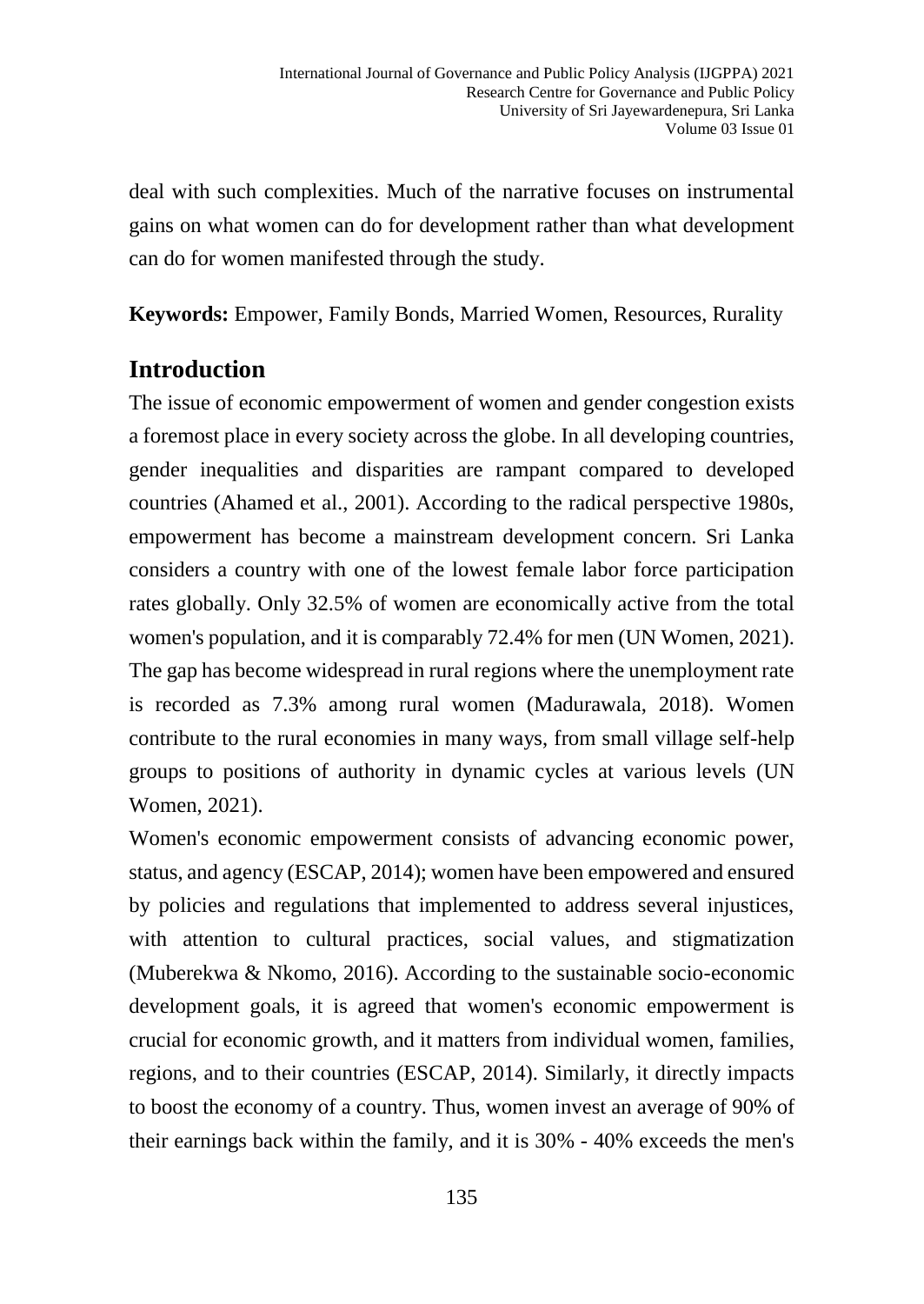contribution (Gender and Development Network, 2016). Women assume a focal part in financial advancement as food makers, medical care suppliers, and suppliers of regenerative errands (World Bank, 2011). Because of their different roles and responsibilities, women have diverse energy needs from men, both for homegrown and useful utilization, and arrangements and plans seldom offer due thought to their necessities, concerns, and commitments to improvement (Groot et al., 2017). Accordingly, women perceive more discrimination at the societal level compared to the household level. Married women perceive that they are discriminated against in mobility, property, occupation, and education (Wijewardhana & Rajaneththi, 2019).

The term 'Empowerment' is used vaguely across the globe. "A woman is economically empowered when she has both the ability to succeed and advance economically and the power to make and act on economic decisions" (Cornwell, 2016). The United Nations identified three Millennium Development Goals to promote gender equality and empower women (UN MDG, 2011). Accordingly, four domains were recognized, which created wide gaps in gender equality towards women's economic empowerment (UN, 2010). This study adopted these domains as determinant factors to ascertain whether women's empowerment has been fully mainstreamed in the rural context in Sri Lanka. The first Domain is identified as the capability domain, notably girls' and women's education, training, and health; secondly, access to resources, notably assets, including land and finance; and employment. Thirdly, the security domain: protection from the violence of all sorts (political, criminal, and domestic). Finally, the fourth Domain will be the Domain of decision-making and power (UN MDG, 2011).

The United Nations Development Programme (UNDP) shows that the ratio of education rate of girls to boys has risen everywhere: in 1970, it was 0.2 in South Asia and by 2010, it was nearly 0.6; in Africa, it rose from 0.3 to 0.65; and in Latin America, from 0.75 to 0.9; Women's Empowerment and Gender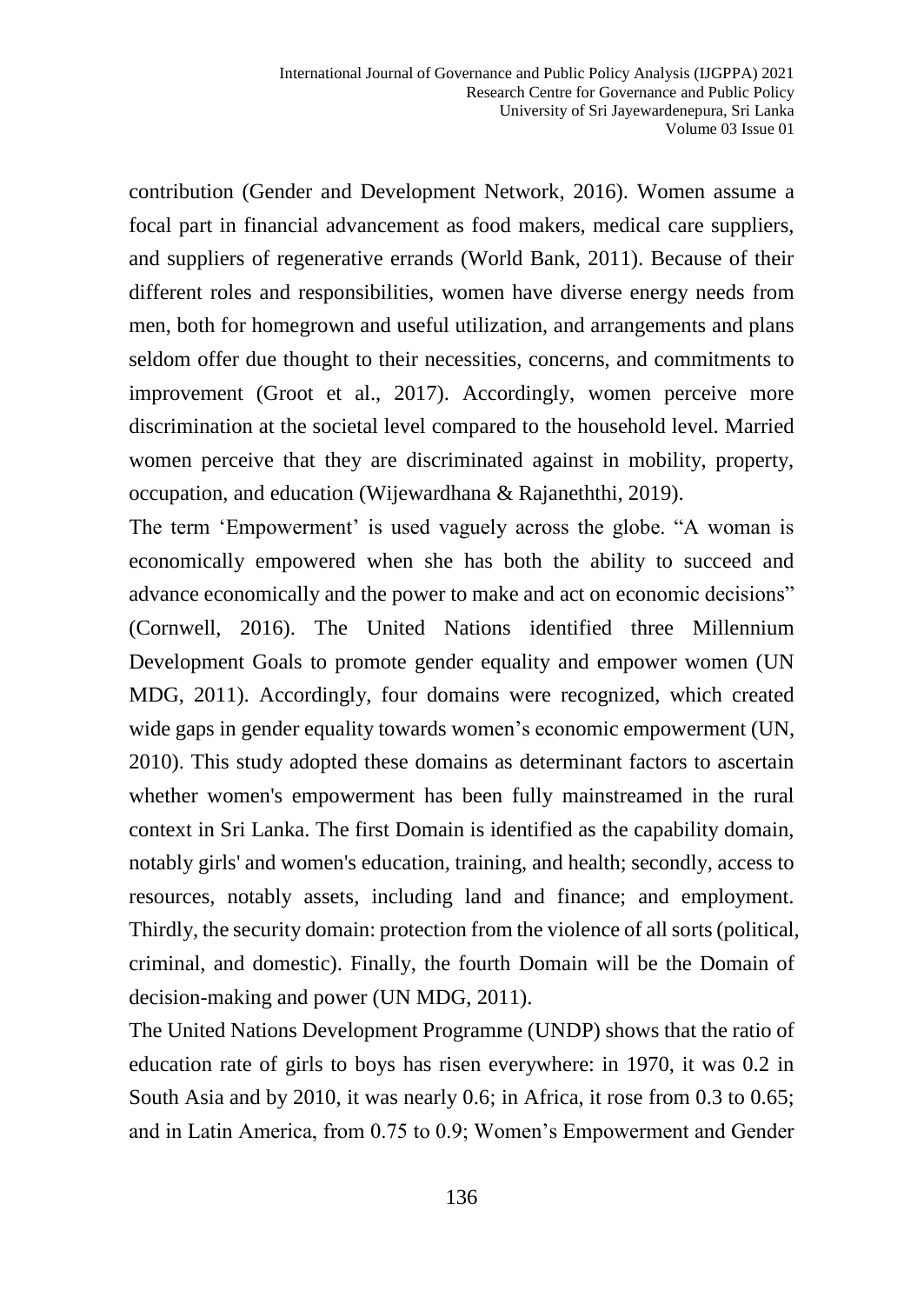Equality is a majorly amplify the importance of female education, it contributes to health and nutrition of the family, as well as family incomes, and economic productivity (UN Women, 2021). Following the female literacy rate in Sri Lanka, 71% in 1971, it has increased to 97% by 2018 (Central Bank of Sri Lanka, 2019). The one trademark shared by the very best human career progressors is a high proportion of female to male training. The advancement of female instruction should be a need all over the place (Cornwell, 2016). Secondly, regarding access to resources: traditionally, women have no right to owning land or property and financial status, and it is exclusively available for only men (Kandanearachchi & Ratnayake, 2017). Ladies currently structure 40.5% of the worldwide work power, a slight increment over the earlier decade (UNDP, 2012). Ladies are involved in generously compensated positions (18% in the industry), and to a higher extent in agribusiness (UNDP, 2012). They are indeed in weak occupations and types of work than men (UNDP, 2012). Ladies' compensation is all-around beneath that of people for the same positions. Over the world, ladies' absolute income ranges from 16% to 74%. Women's pay is universally below that of men for the same jobs. Over the world, women's total earnings range from 16% to 74% (UNDP, 2012). While women have increasingly taken on paid employment outside the home, their responsibility for household work has changed very little. Consequently, women generally work much longer hours than men.

Globally, several studies have addressed the issues of women's empowerment and gender imbalances. Through an interdisciplinary approach that brought the social sciences, arts, and humanities into literary composition, researchers related with pathways explored women's lived experiences of empowerment and the effects and effectiveness of interventions that sought to enhance women's rights, power, and authority. It is assumed that promoting gender equality empowers women (Porter, 2013).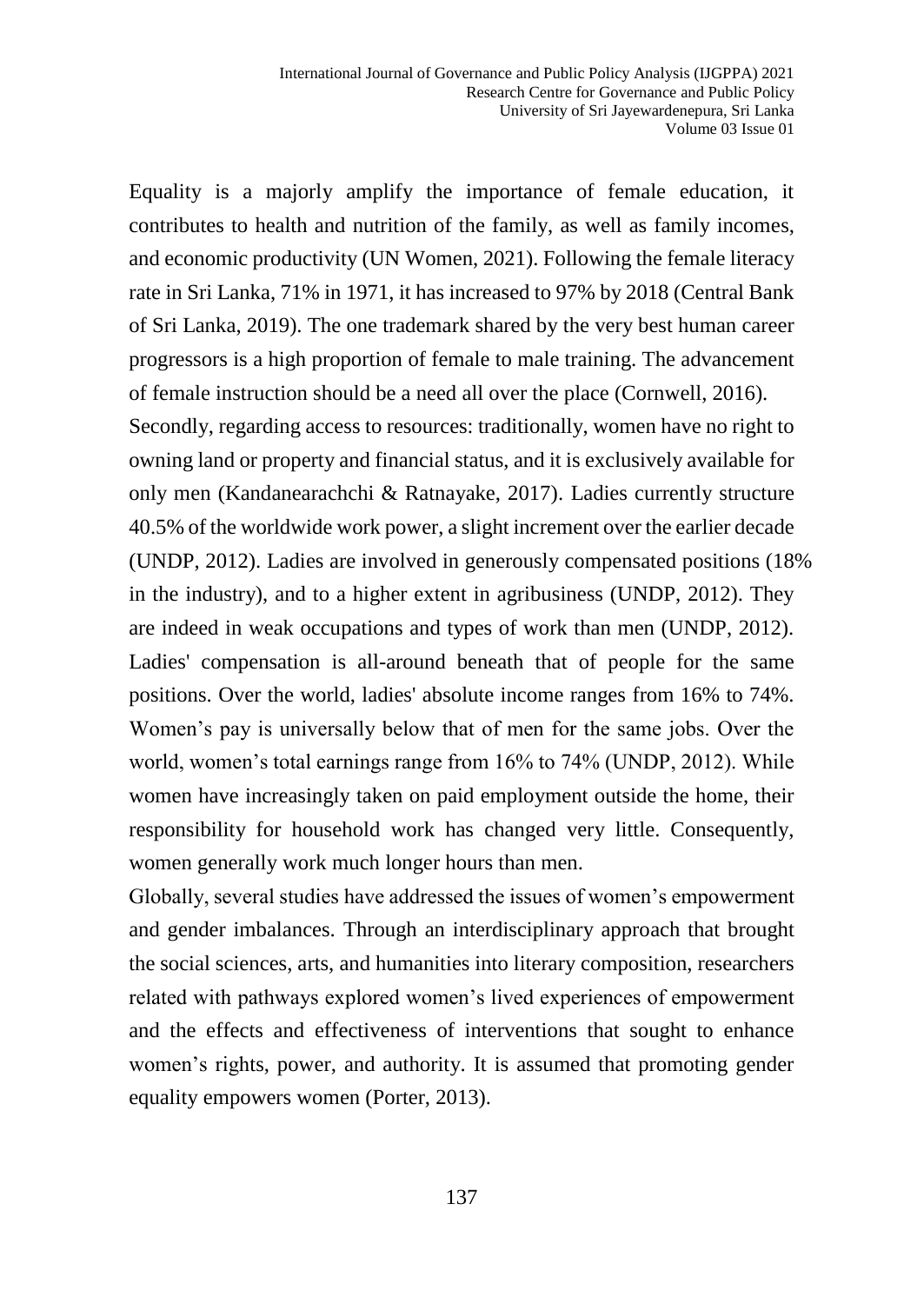Hence, there's no universally agreed comprehensive set of women's empowerment measures, in terms of the level of operation, the study adopted key characteristics of autonomy and empowerment as a process. Measures reflected women's autonomy in the four domains. It is crucial to examine the attitudes and the orthodox ideas of women's empowerment in a positivism approach related to women's empowerment, especially in the rural sector. While attentive to the resources provided to empower women and determine the similarities and dissimilarities of evolution in the above ideas. This study mainly addresses how the orthodox ideas on women's empowerment have changed with social and economic resources for married women in a rural context.

Over the years, Sri Lanka has made a significant view on gender equality through the education and healthcare sectors. But there is a large discrepancy in the youth unemployment rate for women is at 36.3% compared with 21.1% for men (Madurawala, 2018). Similarly, the unemployment rate held at a foremost place in the rural sector (7.3%) than the unemployment rates for both urban women (6.2%) and estate women (4.1%) (UN Women, 2021). In the rural context, the barriers performed as customs, values, and attitudes arising from certain historical tribulations seem natural when women are taught to accept it without being rational (Wijewardhana, 2020).

This study identifies available social and economic resources for married women in rural areas and to which extent the notifiable factors can affect women's economic empowerment. Moreover, the study aims to elucidate measures taken to empower women economically and provide recommendations on achieving women's empowerment.

### **Literature Review**

Based on the conceptualizations of empowerment ranging from narrow and spread to complex ones that interact with structural and social change, interpretations have diverse and mutual impacts on methodological conditions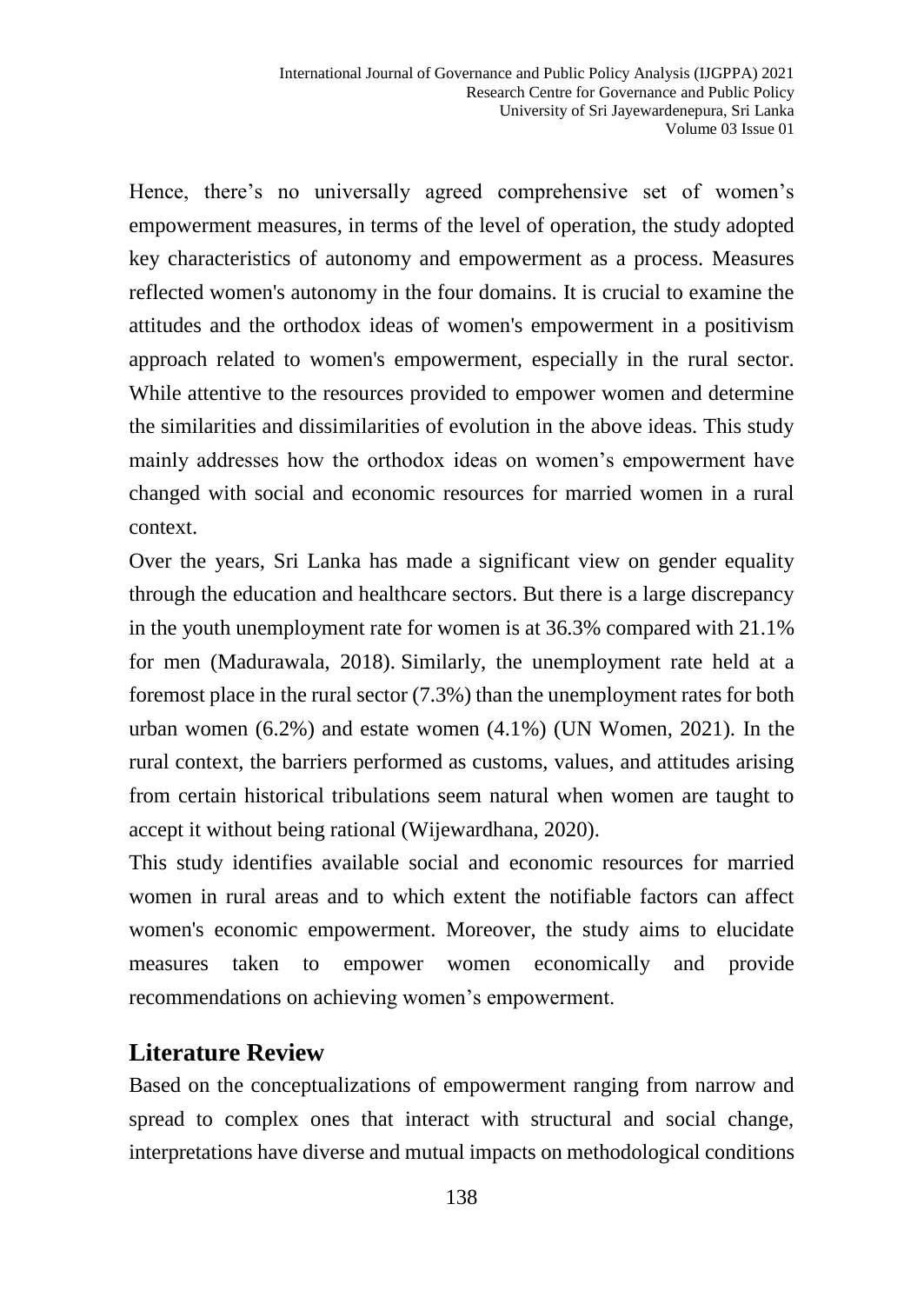(Muberekwa & Nkomo, 2016). Empowerment is "the process by which those who have been denied the ability to make strategic life choices acquire such an ability" (Kabeer, 1999). Similarly, empowerment implies a process of change that connects with the notion of choice (Bhattacharya & Banerji, 2012). This notion of choice entails the possibility of alternatives and further ability to choose the willingness. While identifying the nature of patriarchy within the marriage as a strong social element aside from religion, gender, and division of labor has been operating in the Sri Lankan society, pushing women to the household system (Wijewardhana & Dias, 2020). The social construct alludes to relations between the genders, in view of their relative jobs, enveloping the financial, political, and socio-social credits, imperatives, and openings related to being male or female, and fluctuating across societies and over the long run (USAID, 2019). The studies published on women's empowerment thoroughly emphasized that 'gender is still a confusing term, especially in rural areas (Hamber, 2007). On the other hand, there is a logical association between poverty and dis-empowerment because of the insufficiency of resources, and the greater significance of some choices have than others in terms of their consequences for people's lives. It emphasized that the more women become empowered, the more men feel they lose their identity (Bhattacharya & Banerji, 2012). Hence age, gender, marital status, nationality, economic activity, health, self-reported capabilities, and collective empowerment define empowerment at both levels, and the implications are based on developing policies related to gender, age, and social boundaries. (Trommlerova et al., 2015). In contrast, women in positions of force are just about as impacted as men by political pressure organized by sexual orientation, class, nationality, and other social partitions, which impact setting explicit social standards. It emphasizes gender inequality; the societal structure can also affect women's autonomy and empowerment.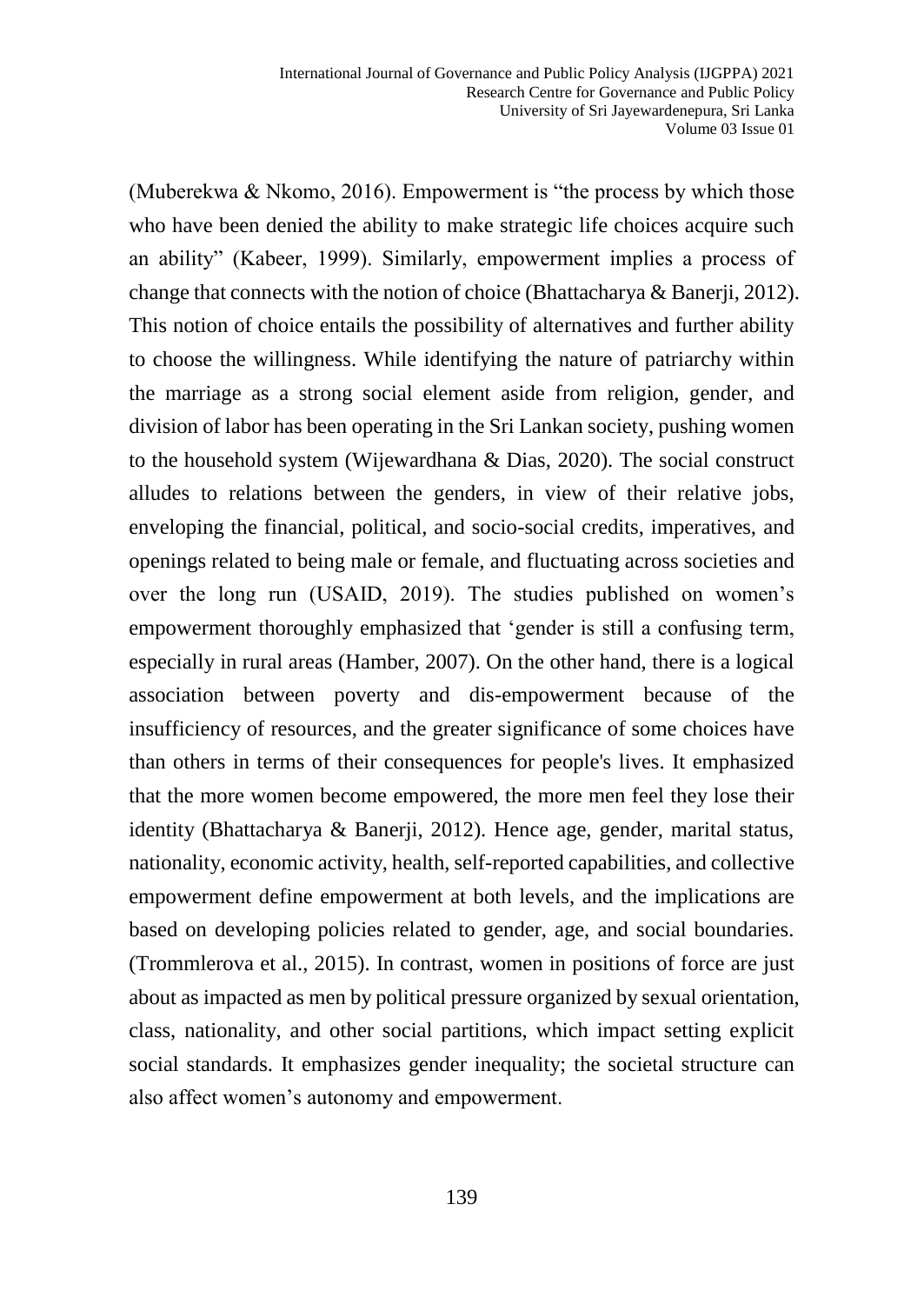Several studies have considered women's viewpoints through understandings of empowerment. Guerin et al. (2013) point out that women are "not necessarily looking for autonomy and independence from men, but rather for respect within their community. Jeyasankar and Ganhewa (2018) reprimand the suitability of individual government assistance approaches in social orders with the solid family-focused impression of the character. Dawning the findings to the Sri Lankan context, women did not engage in work in the past, even in the urban settings. But recently, most women are employed, which leads to bearing the burden of two jobs in the workplace and the home (Herath, 2016). Because women have 14 hours coping with their economic and domestic roles while men work 9 hours a day (UN Women, 2021).

The capability domain entails the abilities and willingness to advance themselves towards empowerment. Hence, several tribulations created within the society manifest that a woman is working at home, and the work of a man is the community (Wijewardhana & Dias, 2021). In addition, women are viewed as truly powerless; however, they are viewed as feeble when contrasted with men, which is how the public treats them (Khan, 2015). According to Mahmud et al. (2012), confidence is especially applicable to strengthening, which could emphatically impact their discernment and mentalities towards their versatile limits and, consequently, their strengthening. However, as Zwarteveen and Neupane (1996), women can have a strong agency and access to resources despite non-participation in decisionmaking bodies. Participation is determined by rules, social norms (such as gender segregation of public space, gender division of labor, and gendered behavioural norms), and social perceptions. Mahmud et al. (2012) assume that women's ability to change these factors depends on their bargaining power with the state, community, and family. Still, it leads to a manipulative and deceptive influence on shaping access to resources.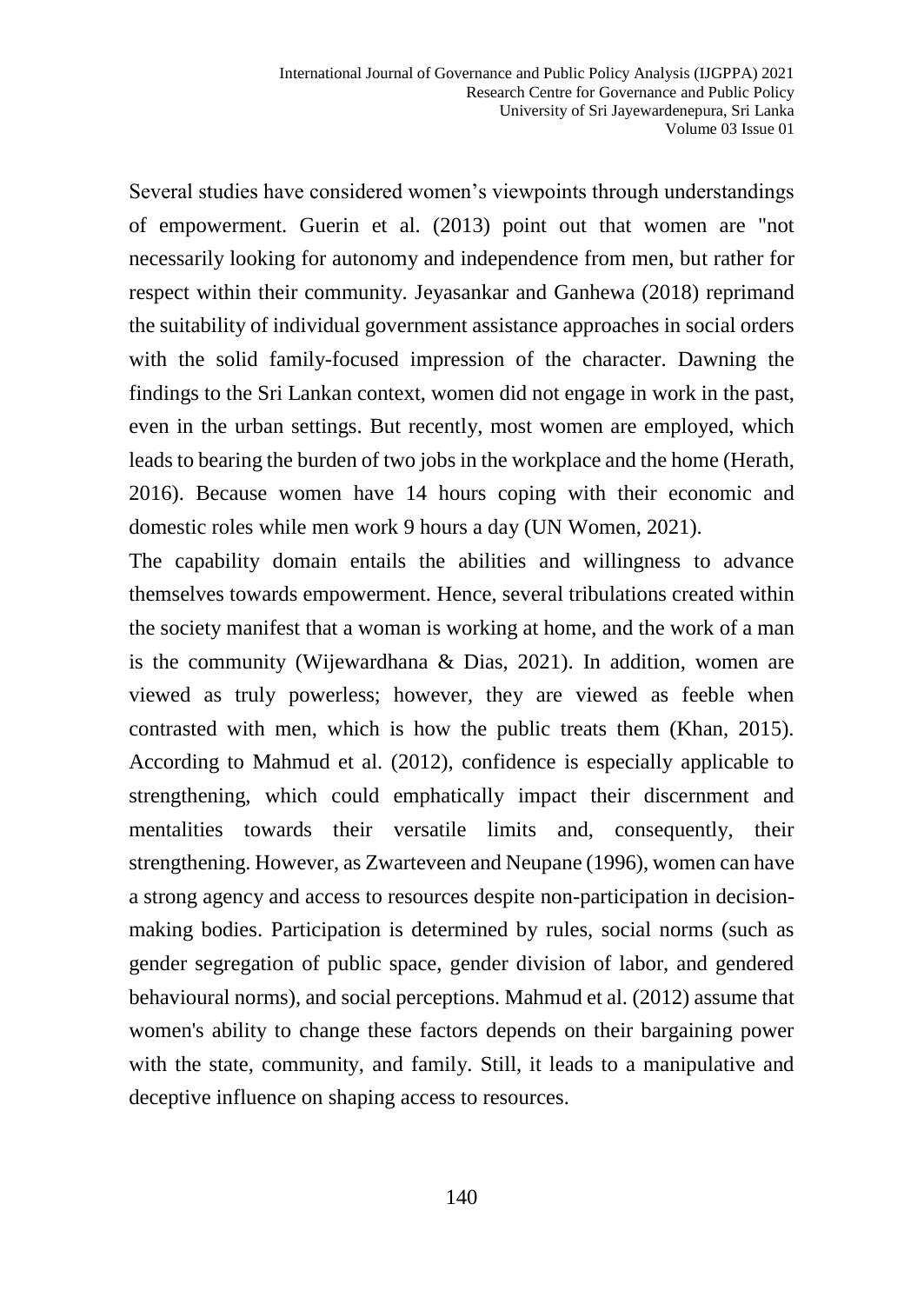Further, it leads to expressing their opinions and being heard and improved male perceptions about women's capabilities and weakened social norms as drivers for enhancing participation (Lewin, 2010). ILO (2021) reports that Sri Lankan rural women face inequalities and challenges that hinder their access to decent work opportunities and improvements to their productivity. Other challenges that women face in the rural economy include a lack of information on job availability and opportunities for training, limited access to property, land, and financial and non-financial services. Herath (2016) emphasized that Tamil women governed by Thesawalamai cannot transact business without the consent of their husbands, and even commercial transactions and owning lands should obtain the husband's consent. This research uncovered that the universal society stays male-centric and sexual orientation imbalances present as a downside for ladies' emergence.

The security domain mainly concerns protection from violence and crime within families, workplaces, and society. In rural settings, most women assume that they must shoulder the burden of household activities, leaving the husband to deal with the larger society and the community (Herath, 2016). Moreover, her job role is created to act within the family. The customs, values, and attitudes arising from certain historical tribulations seem natural when women are taught to accept them without being rational (Wijewardhana, 2020). Many women have defined their lower status as their destiny because it is inscribed in their religious beliefs (Herath, 2016). The Dowry system is one more idea in conventional families, which was initially given to protect the ladies' autonomy. While the shared framework might impact such a response, many accept that to be conceived a young lady is the aftereffect of wrongdoing carried out in a past birth (Wares, 2019). Regardless of the social position, dowry remains necessary for a bride to be accepted within the groom's family and treated well (Wijewardhana & Dias, 2020). Generally, workplace environments and norms are considered as challenges to Sri Lankan women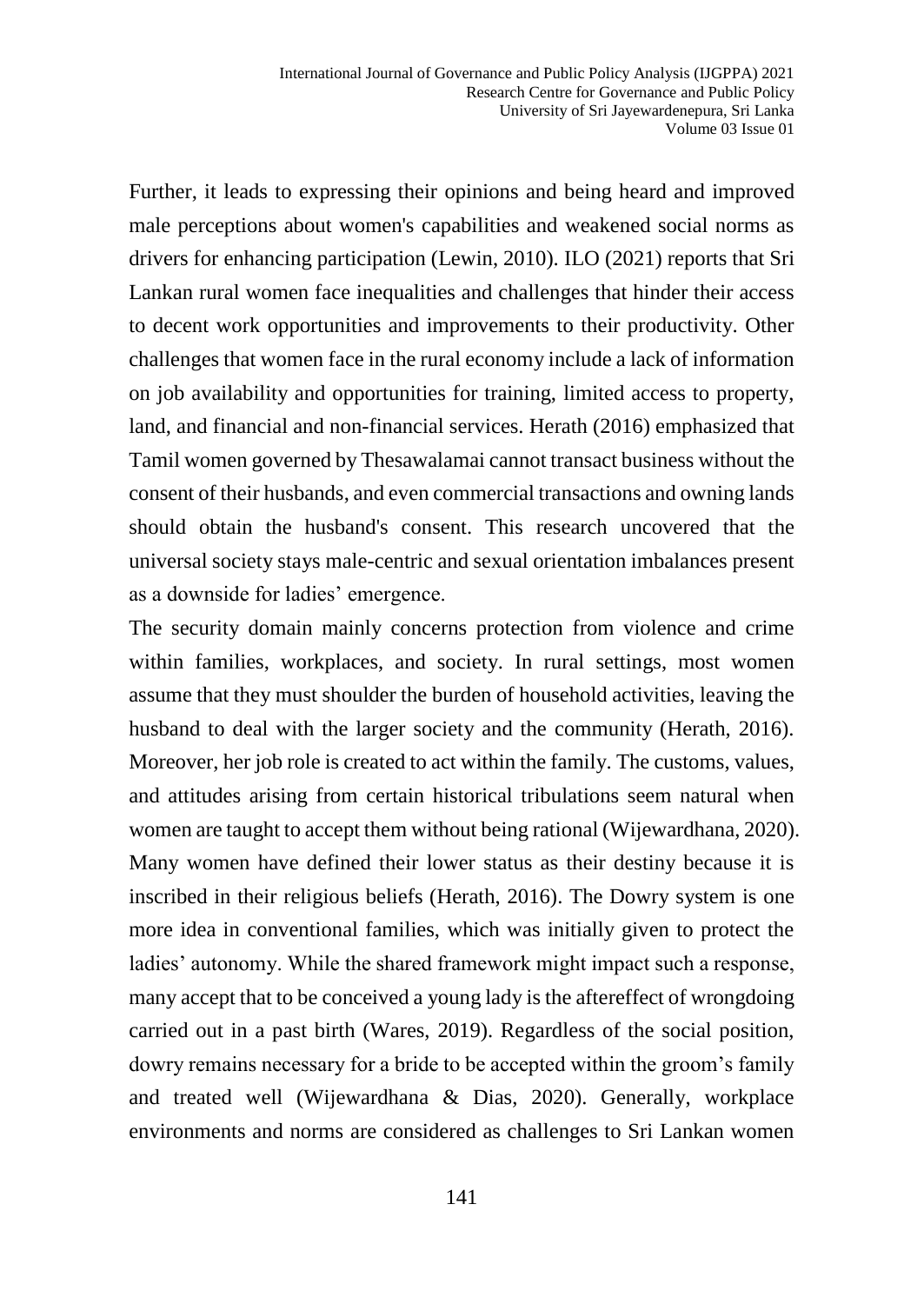who join the workforce (Wares, 2019). There are no laws in Sri Lanka mandating non-discrimination in employment based on gender or requiring equal remuneration for work of equal value (World Bank, 2020). However, protective measures are often not enforced, and women fear speaking out due to reprisal and backlash (Kandanearachchi & Ratnayake, 2017). When concerning the protection received from the society, many women in Sri Lanka have restricted portability because of worries over transportation security, just as socio-social standards that disparage ladies who travel outside their town (Jeyasankar & Ganhewa, 2018). Moreover, it revealed that women had been marginalized themselves.

The decision-making process focuses on the status of the women within the social institutions and the nature which influences the women in this process. Women are ill-treated or regarded differently not by a segment of males but within the social system represented by them. The said social system is built through the social bonds and the disgraceful attitudes to thrust women to a lower rank which prevails from the inception to the end of human society (Wijewardhana & Dias, 2021). "The education process should be consciously used to empower women to challenge obscurantist practices and rituals. That perpetuates the subordination of women in the family through marriage practices and acceptance of patriarchy in household decision making" (Jayaweera, 1995). The drawbacks in the education system have been identified which are not offering encouragement to female students representing rural, and some concepts are still visible in cultural competence as 'dependent wives', 'weaker sex' or 'supplementary earners' have inevitably led to gender inequality that severely impedes a woman's ability and opportunity to gain a fair chance and exposure in her chosen social position (Wijewardhana & Dias, 2020). It was visible that, from accrediting household responsibilities to the step of marriage, the majority do not have the right to decision-making.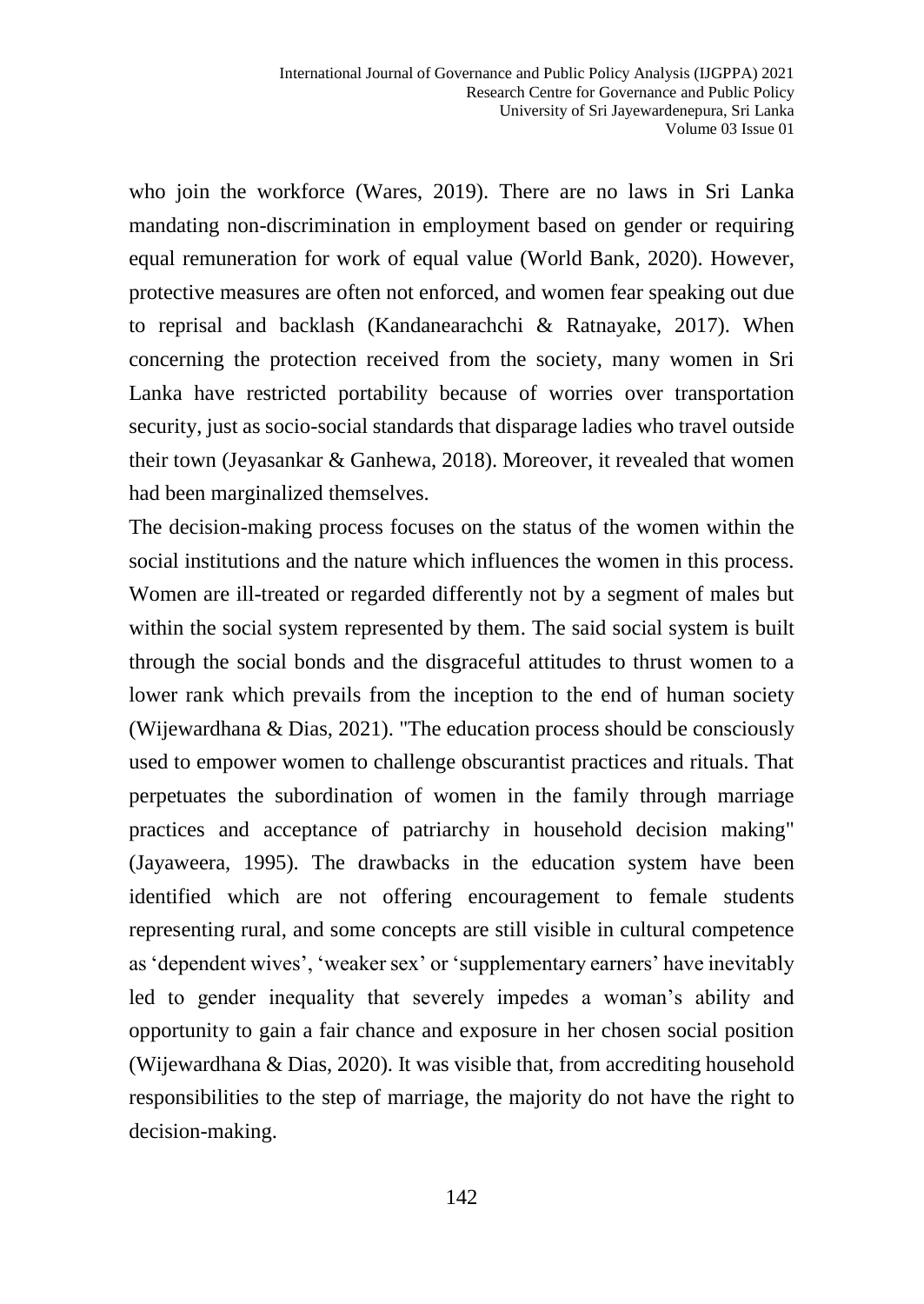Moreover, after the marriage, the acceptance of patriarchy became a practice in household decision-making. The traditional controlled upbringing of girls has made a vacuum in the improvement of young ladies' social jobs to the degree that they need freedom in navigation and experience vulnerability notwithstanding challenges (Herath, 2016). Vulnerability, emotional weakness, and traditional core virtue on women's protection are visible reasons behind this scenario.

Sri Lankan rural orthodox society remains patriarchal to the present day. Even the rural women's role is rougher and tougher since they must take domestic responsibilities. The study intended to address the gap between available resources and women's empowerment. As emphasized above, some research focused on women's empowerment and career progression without considering the resources available to them to enhance their capabilities. So, it is necessary to examine to what extent the orthodox idea on women's empowerment changes in accordance with the resources available to them? The study will aim at married women's perspectives through four determinants accordingly, the capability domain, access to resources, the security domain, the Domain of decision-making, and power.

## **Methodology**

The research methodology has adopted a descriptive research method to explore the selection of geographical areas; in consideration of the geographical, social, and economic backgrounds in Sri Lanka, the researcher applied a multi-dimensional approach. The study had directed the; status of women in the rural sector, their role, nature of discriminations, attitudes towards empowerment, and how the idea of empowerment carries in the country.

According to the percentage of the female workforce by Province and Districts by GIS (Geographical Information System) Department of Census and Statistics (2018), Ampara recorded a minimum rate of 25% in Eastern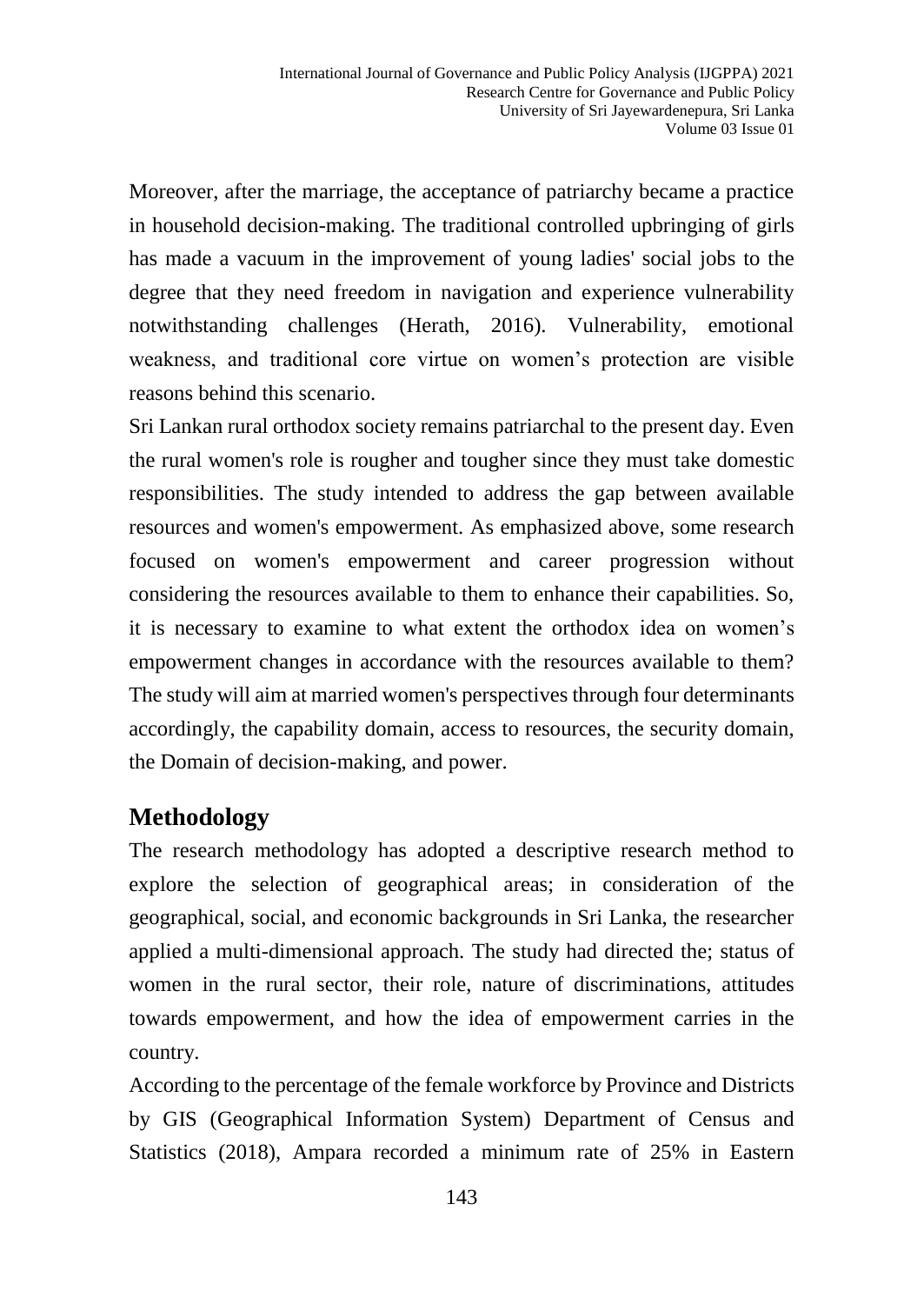Province. Monaragala recorded the lowest rate as 28%, and these districts comparable held low rates in Poverty headcount ratio since 2016 (Weeraratne, 2016). This study is centralized to the two districts by targeting the population who were married, employed, and unemployed women. Two hundred data providers were chosen within the society, whereas 100 data providers were selected from each district with the representation of 50 married employed and the balance 50 of married unemployed and the age limits specified were from 18 to 55 years. Within the non-probability sample methods, the purposive sampling method was applied. In preparing the sample frame, stakeholders from selected divisional secretariat divisions of relevant districts were approached and collected needed information. Those stakeholders approached were; Grama Niladharies, Development officers, and Samurdhi officers of selected divisions. The data collection process consisted of two approaches as Primary and Secondary sources. Using descriptive research methods, this study used both qualitative (Open-ended code) and quantitative methods to analyze the data.

Data collections were carried out based on employed and unemployed localities of rurality in selected districts. Rapport was built with the data provider, and it was possible to record creditors from respective geographies. Data gathering was sought after at risk to the survey and amicable ties with vendors by rehearsing and verbal exchange forms. In qualitative data gathering, the organization applied conventional conversations and casual conversations: focused group discussions, interviews, case studies, and observations. The respondents participated in formal and casual conversations, and they performed while filing questions and recording inputs.

This approach changed when questions were raised in workplaces with unemployed women in the rural context. Quantitative information is gathered through the investigation and the information just as other proof-based realities, including questionnaires. Further, quantitative data were examined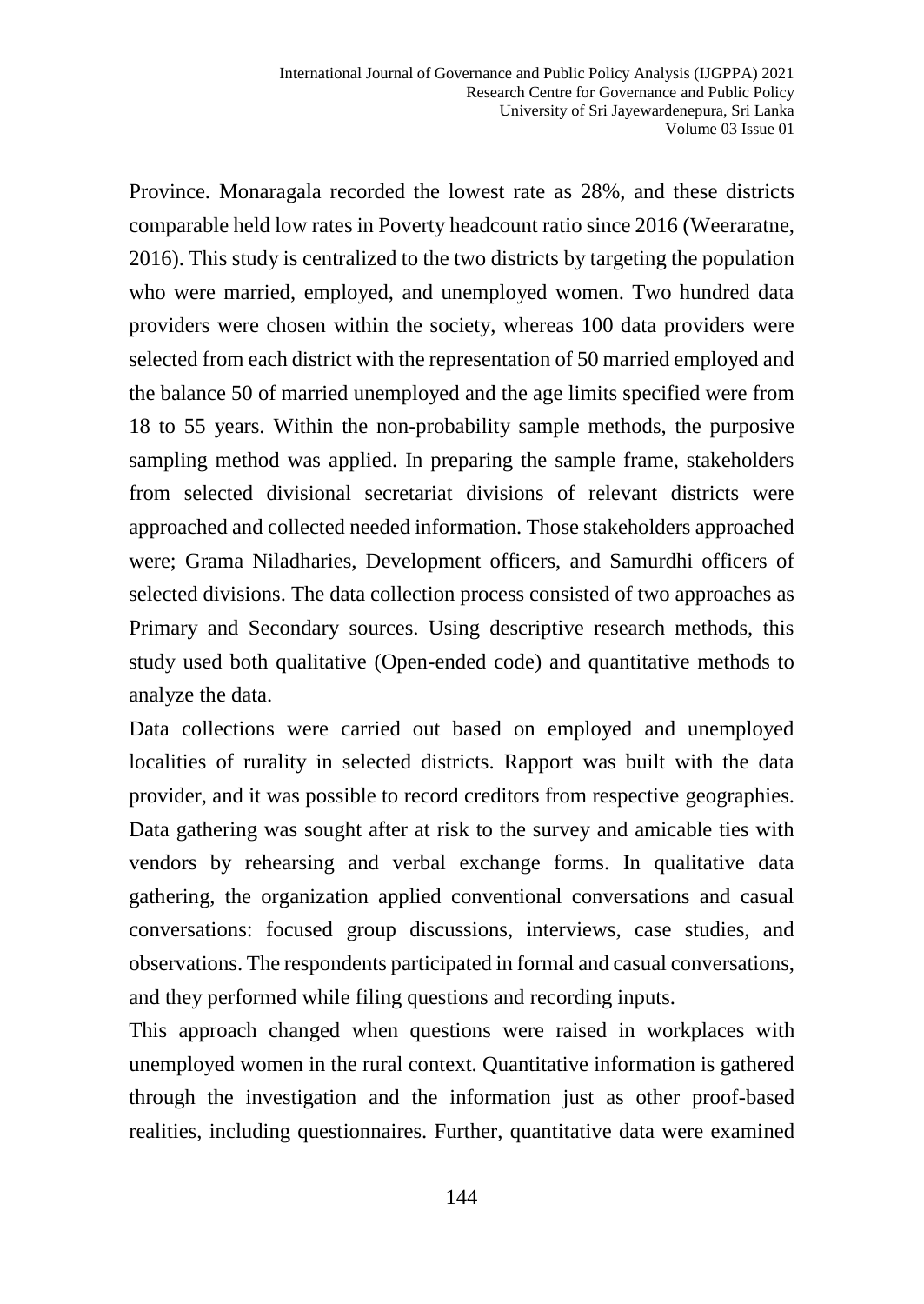with the application of GIS Technology, P Application (WOP-Master- online application), usage of data tables statistical and scientific methods. The analyzed data and information were presented in an analytical order applying tables/charts and graphs. In particular, the uttering of data providers' qualitative data presented descriptively was included therein in actual form.

# **Analysis and Discussion**

Analysis has been split into two segments as the research has adopted qualitative and quantitative methods. Socio-demographic and descriptive data analysis were presented in quantitative analysis, and the analysis of case studies, interviews, and discussion was presented in qualitative data analysis.

### **Quantitative Data Analysis**

*Table 01: Demographic Data Analysis- Participants' characteristics at baseline (N=200)*

| Socio-demographic | Code            | Frequency        | Percentage       |
|-------------------|-----------------|------------------|------------------|
| characteristics   |                 | (N)              | (P)              |
| Age               | 18-25           | 48               | 24%              |
|                   | 26-35           | 65               | 32.5%            |
|                   | 36-45           | 51               | 25.5%            |
|                   | $46 - 55$       | 36               | 18%              |
|                   |                 |                  |                  |
| <b>Ethnicity</b>  | Sinhala         | 158              | 79%              |
|                   | Tamil           | 12               | 6%               |
|                   | Muslim          | 30               | 15%              |
|                   | <b>Burgher</b>  | $\boldsymbol{0}$ | $\boldsymbol{0}$ |
|                   |                 |                  |                  |
| <b>Religion</b>   | <b>Buddhist</b> | 156              | 78%              |
|                   | Christian       | 6                | 3%               |
|                   | Islam           | 30               | 15%              |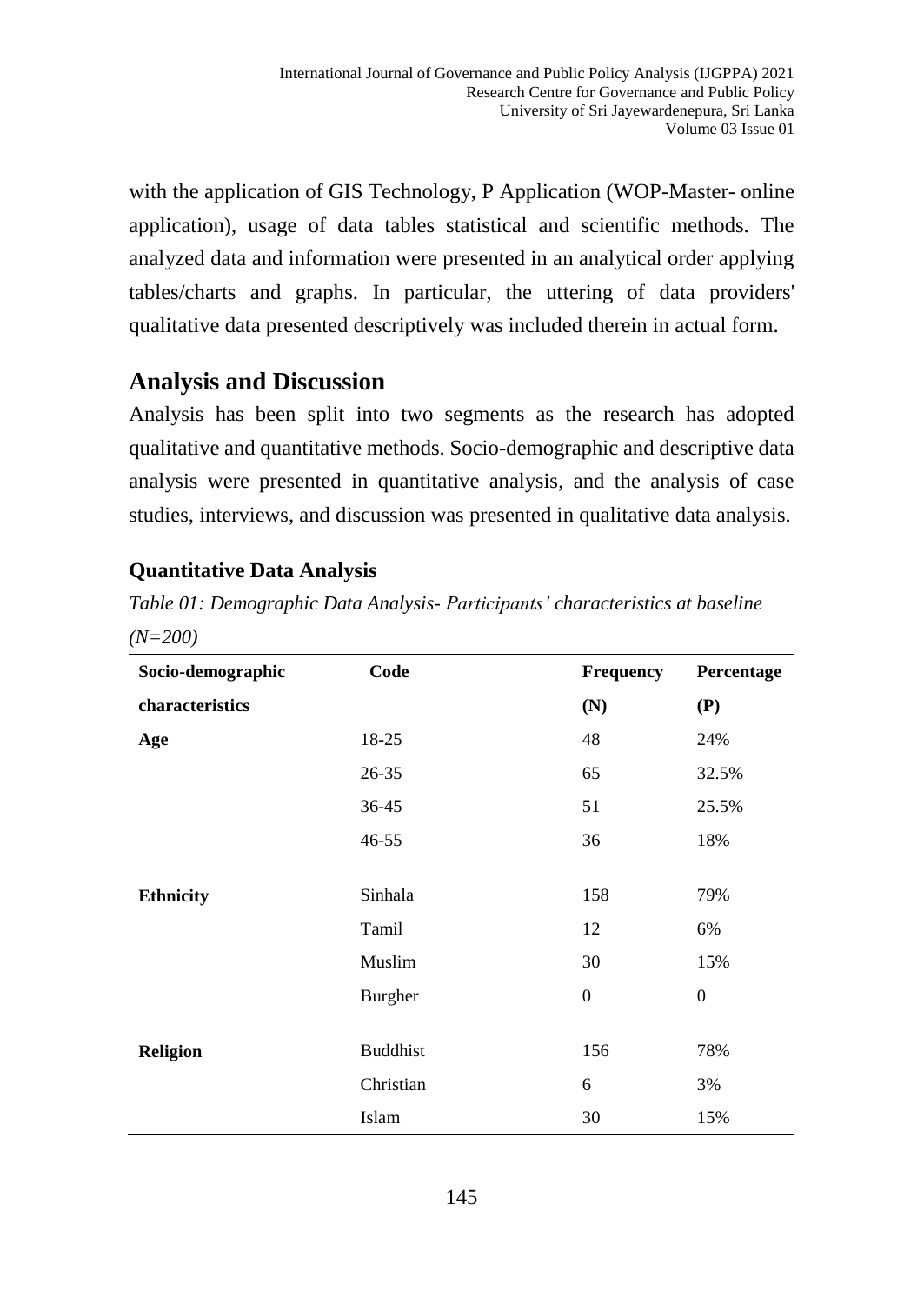|                          | Hindu                    | 8              | 4%    |
|--------------------------|--------------------------|----------------|-------|
| <b>Educational level</b> | Up to $5$                | 12             | 6.5%  |
|                          | Up to O/L                | 109            | 54.5% |
|                          | Up to A/L                | 62             | 31%   |
|                          |                          |                |       |
|                          | Diploma                  | 8              | 4%    |
|                          | Graduate                 | 6              | 3%    |
|                          | Postgraduate             | 3              | 1.5%  |
|                          |                          |                |       |
| <b>Marital status</b>    | Married                  | 147            | 73.5% |
|                          | Divorced                 | 23             | 11.5% |
|                          | Widowed                  | 12             | 6%    |
|                          | Cohabiting               | $\overline{4}$ | 0.2%  |
|                          | Separated                | 14             | 0.7%  |
|                          |                          |                |       |
| <b>Marriage type</b>     | Love Marriage            | 87             | 43.5% |
|                          | <b>Arranged Marriage</b> | 113            | 56.5% |

#### *Source: 2018/2019 Survey*

According to the analysis, 73.5% of complete interviewees have hitched accomplices. A high-level rate addressed in the study was moderately aged ladies between the ages of 26-35. There was not any specification in ethnicity and religion. In accordance with the data accumulated, a considerable proportion had attained the basic educational level, and married women represented higher segments (73.5%). Further, 43.5% of ladies had entered relationships followed by relationships, though; the rest were hitched through the proposition. Among the complete information suppliers, 64% affirmed that a few worries and premiums were there among the relatives while picking a life partner preceding their relationships, and 36% expressed that there was no worry among the relatives on their relationships.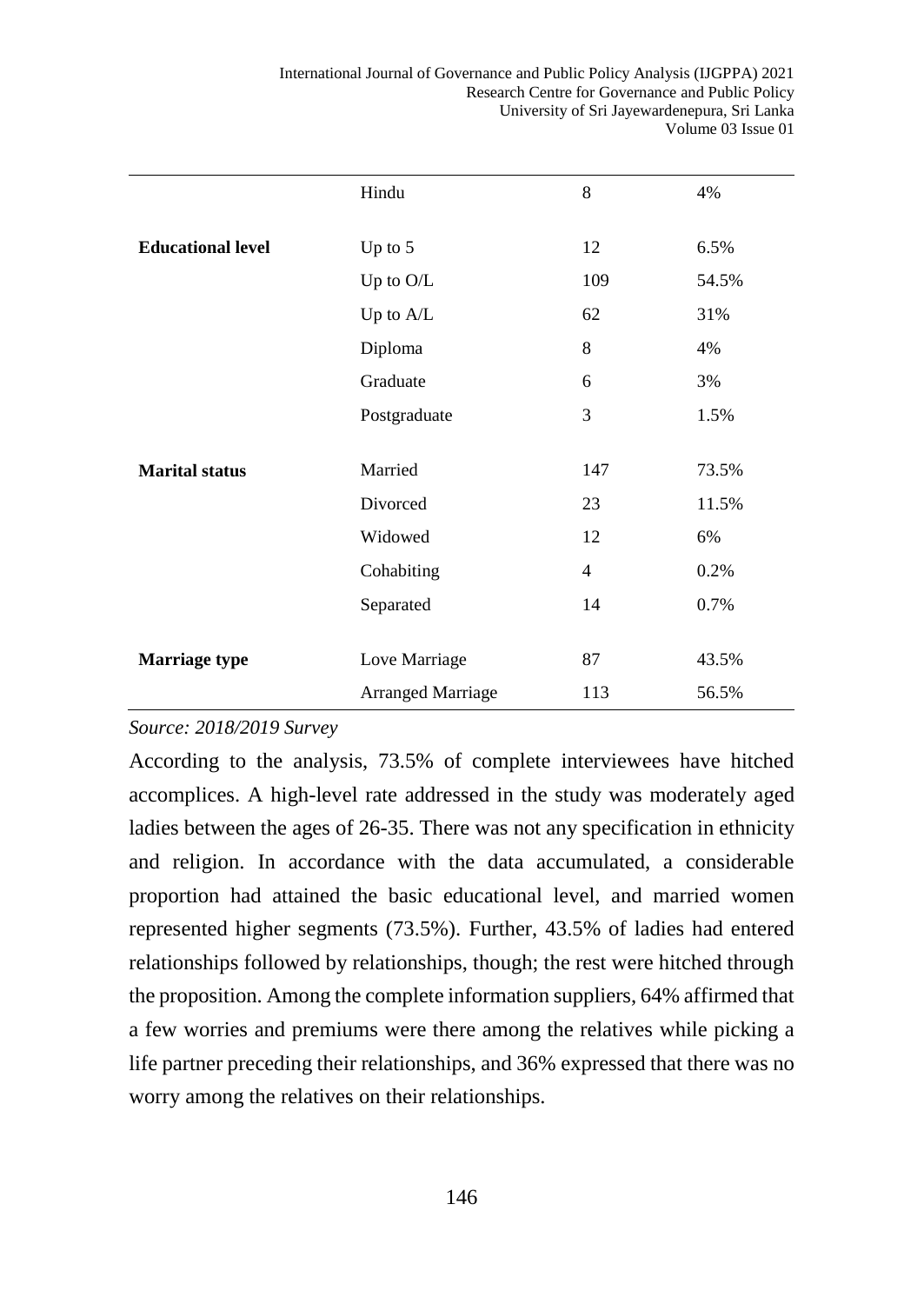| <b>Domains</b>                              | Mean | Level           |  |  |  |
|---------------------------------------------|------|-----------------|--|--|--|
| The capability domain                       |      |                 |  |  |  |
| Willingness to educate                      | 1.05 | $(0.96 - 1.14)$ |  |  |  |
| Vocational training before marriage         | 1.65 | $(1.14 - 2.38)$ |  |  |  |
| Vocational training after marriage          | 1.61 | $(1.16 - 2.24)$ |  |  |  |
| Willingness to employability                | 2.61 | $(1.80 - 3.77)$ |  |  |  |
| <b>Access to resources</b>                  |      |                 |  |  |  |
| Access to education                         | 1.65 | $(1.14 - 2.38)$ |  |  |  |
| Access to medical treatment                 | 1.61 | $(1.16 - 2.24)$ |  |  |  |
| Access to employment                        | 1.25 | $(0.77 - 2.00)$ |  |  |  |
| Access to assets                            | 0.89 | $(0.62 - 1.28)$ |  |  |  |
| <b>Security domain</b>                      |      |                 |  |  |  |
| Dowry is given at the marriage              | 0.61 | $(0.41 - 0.89)$ |  |  |  |
| Natal family provides any financial support | 1.06 | $(0.72 - 1.58)$ |  |  |  |
| Protection in the workplace                 | 0.58 | $(0.35 - 0.96)$ |  |  |  |
| Protection from society before the marriage | 1.89 | $(0.94 - 3.80)$ |  |  |  |
| Protection from society after the marriage  | 1.51 | $(1.04 - 2.21)$ |  |  |  |
| The legal framework to protect women in the | 0.75 | $(0.42 - 1.32)$ |  |  |  |
| workplace                                   |      |                 |  |  |  |
| The Domain of decision making and power     |      |                 |  |  |  |
| Age at Marriage                             | 18.0 | $(18-55)$       |  |  |  |
| Social group participation before marriage  | 1.28 | $(0.91 - 1.81)$ |  |  |  |
| Social group participation after marriage   | 1.25 | $(0.77 - 2.00)$ |  |  |  |
| <b>Duration of Marriage</b>                 | 0.89 | $(0.62 - 1.28)$ |  |  |  |
| Husband has occupational stability          | 2.03 | $(1.45 - 2.83)$ |  |  |  |

*Table 02: Relationships of co-variables- Adjusted Multivariable Analysis (N=200)*

*Source: 2018/2019 Survey*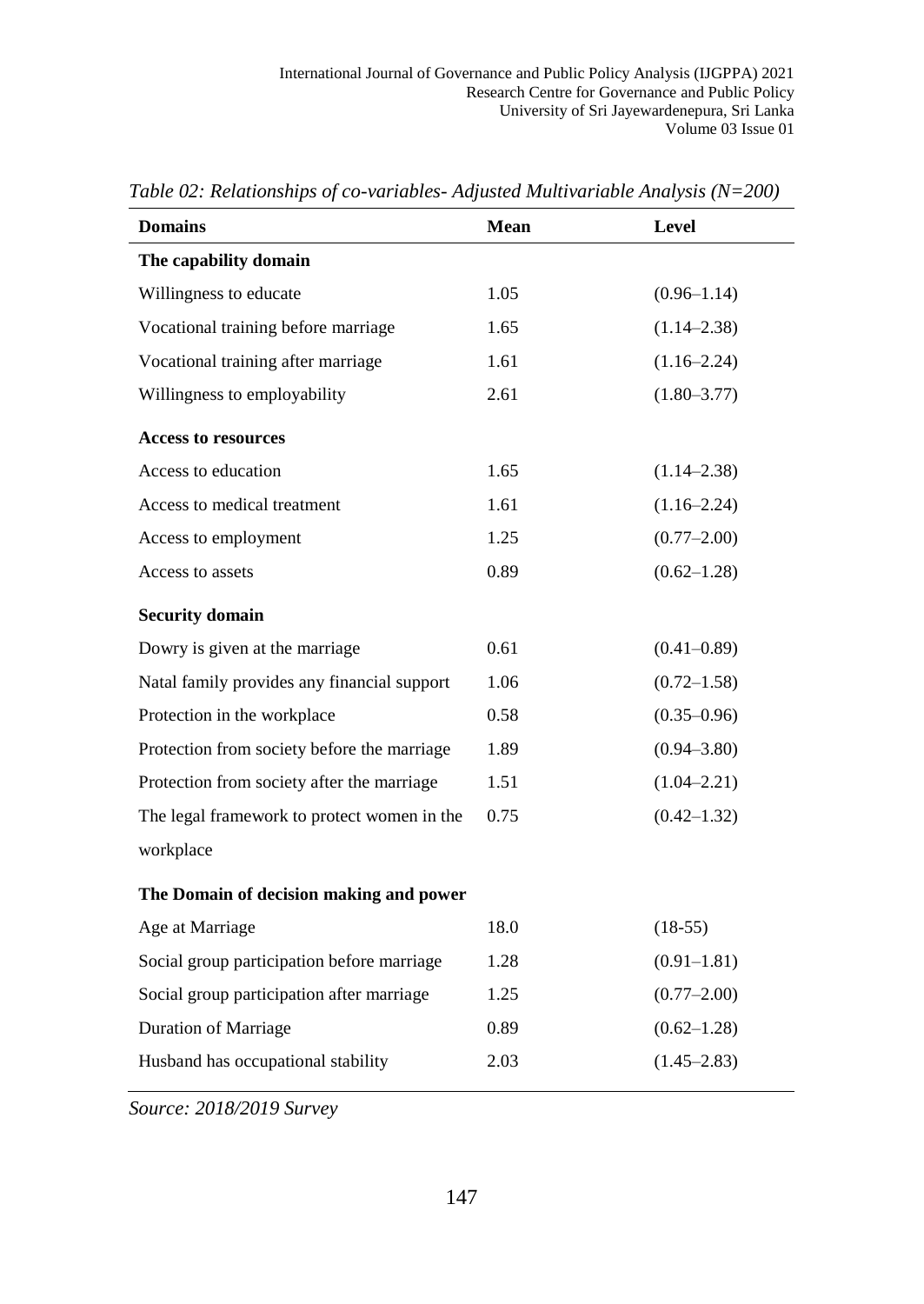It reported willingness to educate with the highest mean of 1.05, but access to education was at the intermediate level. The main reason for not getting the needed consideration of family members for the education was dissatisfaction. With an average age of 18, respondents have entered into the marriage while reporting the unfavorable family status of the male partner. While 79% of married women were in the said category, the balance 29 % commented differently that some disagreements were there as women's family members had brought separate proposals for marriages. The majority of the respondents were among those who got married at the ages below 18 years. The cause that affected early marriages was the disruption or interruption that happened to discontinue their education

Similarly, with a mean of 0.96, another segment raised another explanation of the impact of relatives. Another explanation was the instructive base degree of guardians. An assumption can be made that obliviousness is (5%), low instruction, and destitution is (6%). Certain relationships were the penchants that impacted this mishap; the inclination to enter relationships at pre-mature ages addresses in higher proportion in rustic regions.

*Figure 01: Expected and achieved education level*



*Source: 2018/2019 Survey*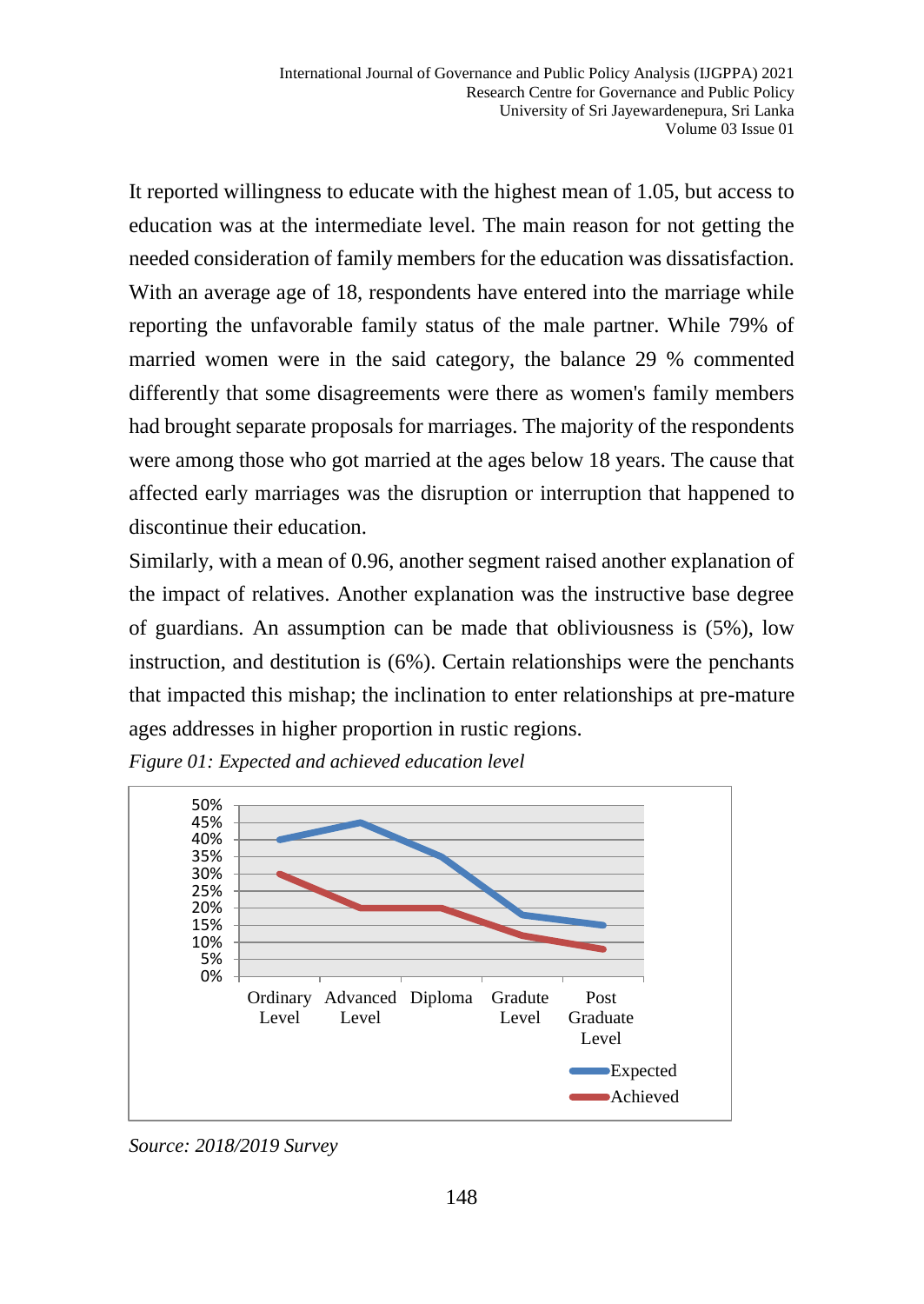As per figure 01 vast gap is visible between the expected education level and achieved academic level. Further, reasons are directly connected with access to education under the access to resources.







Figure 02 indicates the reason for the unemployability of the respondents, including the causes to discontinue the jobs, absence to apply for jobs, and failure to select in job interviews in consideration of experiences which have been obtained due to the association of society excluding the personal attitudes and favouritisms.

## **Qualitative Data Analysis**

During the interview carried out throughout the study, findings revealed the economic status of women, which directly connects with the household responsibilities and attitudes of the respondents towards the capabilities and accessibilities. The following cases provide more details:

### *Case 01*

*"We belong to the poorest category in our villages. Even our parents are not properly employed, and on the contrary, the size of our family was somewhat bigger since the number of brothers and sisters was in a higher number. Due to the immensity of the family size, which had ushered contentious living*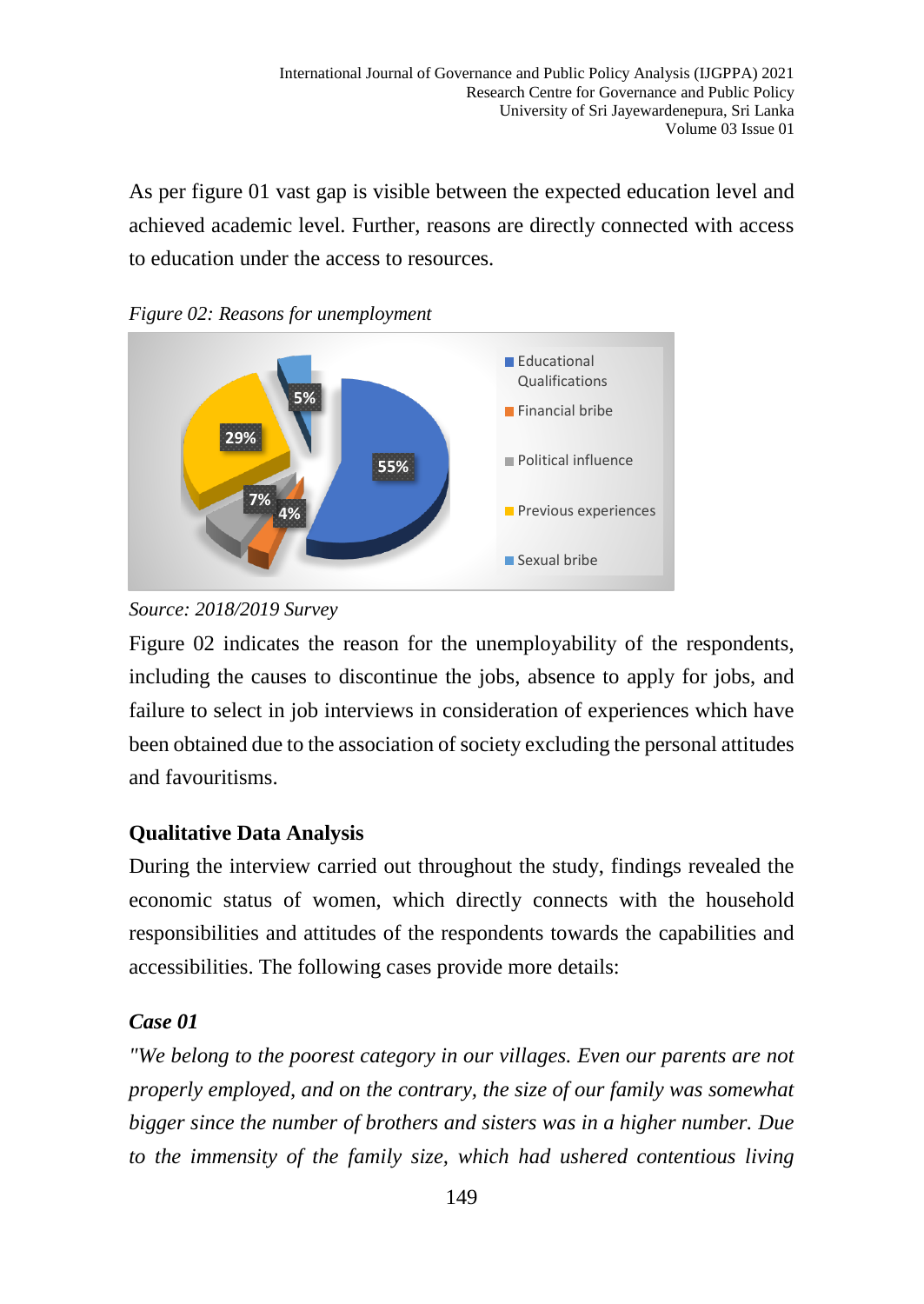*hardships in this context, I had to start a love affair with a fellow. I decided to flee away from the family with the decision to get rid off of the living hardships" (a respondent, in Monaragala).* 

Some respondents stated that being a member of an extended family and experiencing financial difficulties are general characteristics in their rural localities. Poverty is directly connected with the non-education in the rural context, which manifests the nature of families in which extended families have been harshly undergone difficulties. Sometimes, these situations influence rural women to make decisions in their lives.

#### *Case 02*

*"Upon completing General Certificates of Education, Advanced 'Level, I could complete the Diploma Certificate Course on Information Technology. After that, I desired to continue the Degree course as well on the same stream. At this juncture, I had to attain my marriage, too. At this time, my husband's mother was unwell due to some sicknesses. As a result, I had to evolve my time to maintain domestic affairs while caring for the sick mother; hence, time became crucial. Finally, I had to give up hopes on further education" (a respondent, in Monaragala).*

"*Indeed, even our folks are not appropriately utilized. The size of our family was big since the number of siblings and sisters was a larger number. Because of the large family size, which had guided hostile living difficulties in this setting, I had to begin an illicit affection relationship with an individual. I removed the choice to escape from the family to get freed off from the living difficulties*" (*a respondent, in Monaragala*).

#### *Case 03*

*"I am a SAMURDHI officer. Time is one of our constraints, and we don't even have time to think about health matters. We don't even remember the weight of our bodies. We go to work in the morning and return in the evening. After*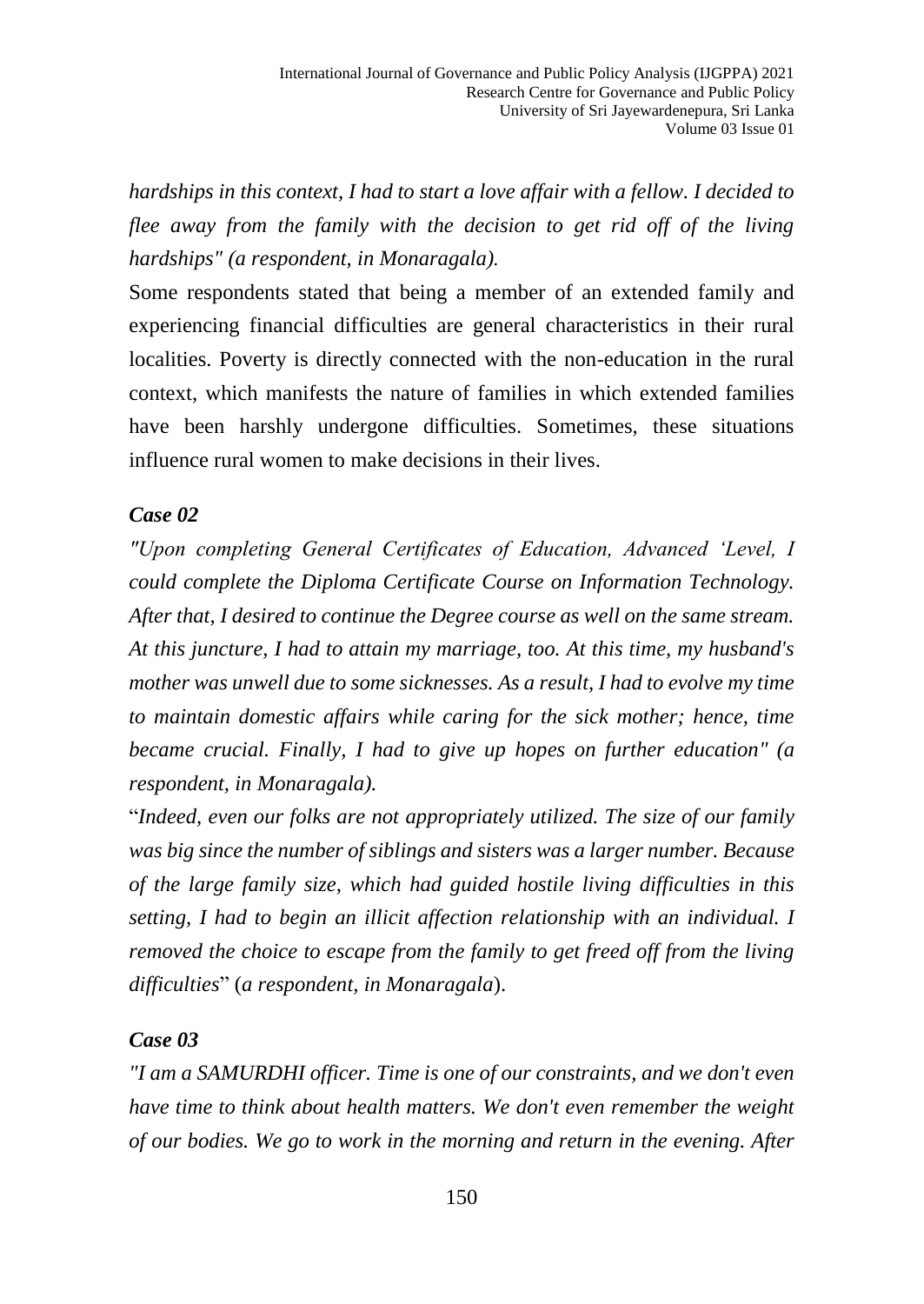*that, we have to involve in our domestic work and have no time for other things. Even on Sundays, we are busy. In such a situation, I don't have time even to think on health" (a respondent, in Monaragala).*

Most women paid attention to the household role rather than their well-being. It reflects that rural women are willing to sacrifice themselves for the wellbeing of their family responsibilities without any criticism (Wijewardhana & Dias, 2020). The sample is varied with employees and non-employees as the study intended to involve both parties, which is beneficial in comparative analysis.

#### *Case 04*

*"Before my marriage, I worked in a private institution and worked as a computer data operator. Even after the marriage, I could continue my job for three months. Since I had to leave home in the morning and return in the evening, I could not involve in other domestic activities. This has resulted in my husband's mother taunting me. Finally, I decided to vacate the job. Afterward, the situation turned into a problematic status compelling us to move into a rented house. Issues confronted after the marriage led me to discontinue my jobs" (a respondent, in Monaragala).*

Further, it was apparent that neglecting the typical household role usually leads to household conflicts. Hence, this role of women is rooted in cultural beliefs and practices, and the alteration of this phenomenon is problematic. These case studies indicated several issues women face with job opportunities. Most of the respondents have commented on balancing the job and their responsibilities and the household role in which they act.

The majority of the respondents in the study expressed their dissatisfaction with women's status within the society, whereas the minority have uttered their satisfaction with women's status in the prevailing social setting. Among those married informers, the majority commented that positive social acceptance of women exists within the family settings depending on factors such as; fertility,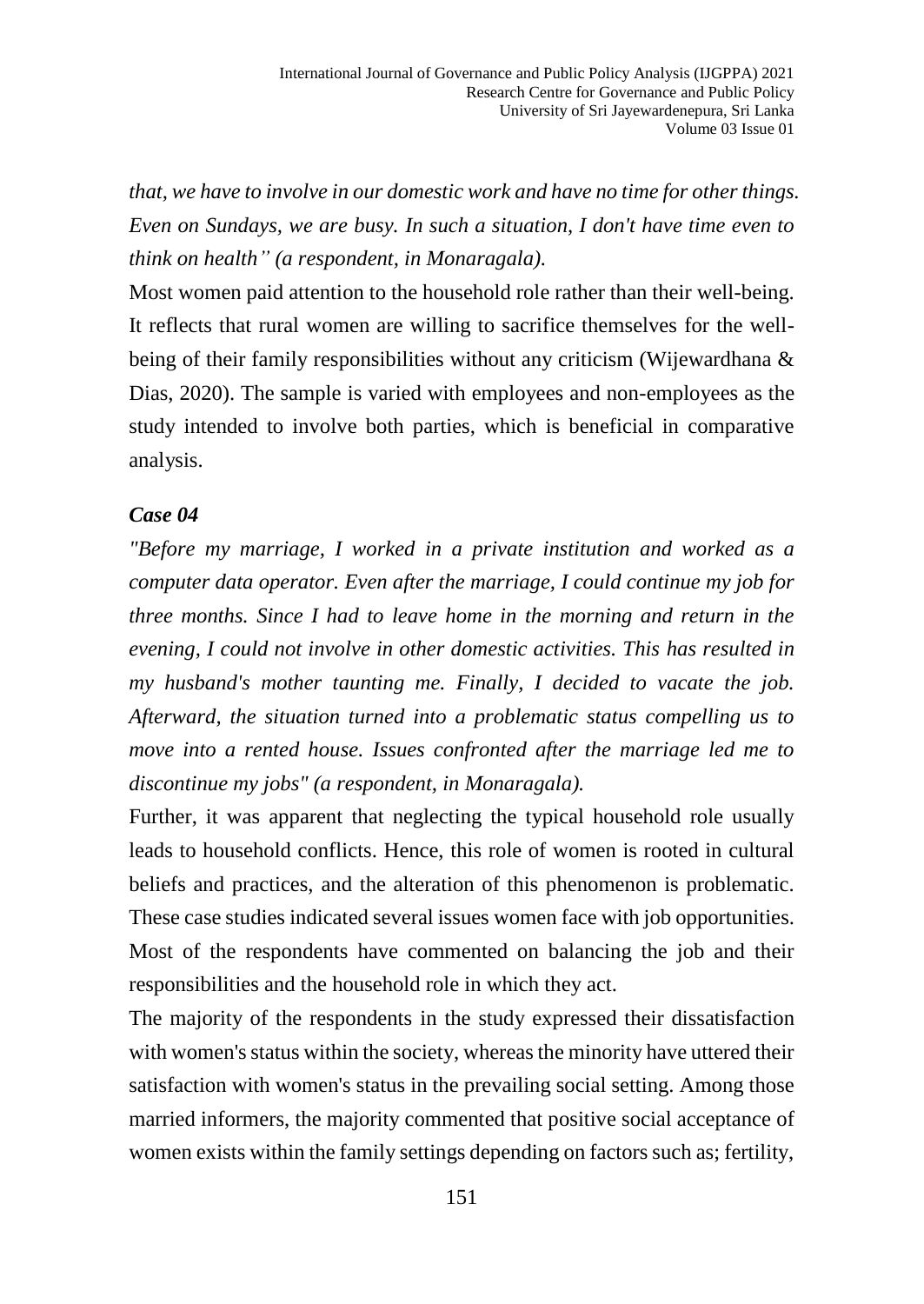virginity, ownership of property, and several other causes. As the usual causes of clashes in families, respondents articulated that the key motive to create clashes within families is alcoholism, and economic problems to be a strong factor for clashes. At the same time, some brought up reasons as delayed or forgotten responsibilities. Other segment minimum respondents highlighted those certain arguments too leads for clashes. Those employed women brought up the issue of incomplete work at home due to their business can also lead to clashes with husbands.

These interviews revealed the exact issues which negatively influenced them and affected their progression. A strong bond between the women and the household was visible within the social tribulations. This figure reflects the attitudinal changes of the rural women based on their ideas.

#### **Discussion**

Since the research is based on the concepts of women's economic empowerment, resilience, available resources, and social attitudes, it has deviated into four domains. The first Domain identified as the capability domain, notably girls' and women's education, training, and health; secondly access to resources, notably to assets, including land and finance; and employment; and the security domain: protection from the violence of all sorts (political, criminal and domestic). The fourth Domain will be the Domain of decision-making and power (the task force included this in access to resources).

The capability domain explored the willingness for education, vocational training, and employability. Hence, most data providers had studied only up to grade 10 representing and the reasons set off to suspend instruction were in fluctuated highlights, though, neglected to proceed with schooling because of financial difficulties, fizzled in tests while and because of relationships. One other factor affected was the low advertency of parents due to their lower scale of education and love affairs and owing to psychic reasons. As per analysis,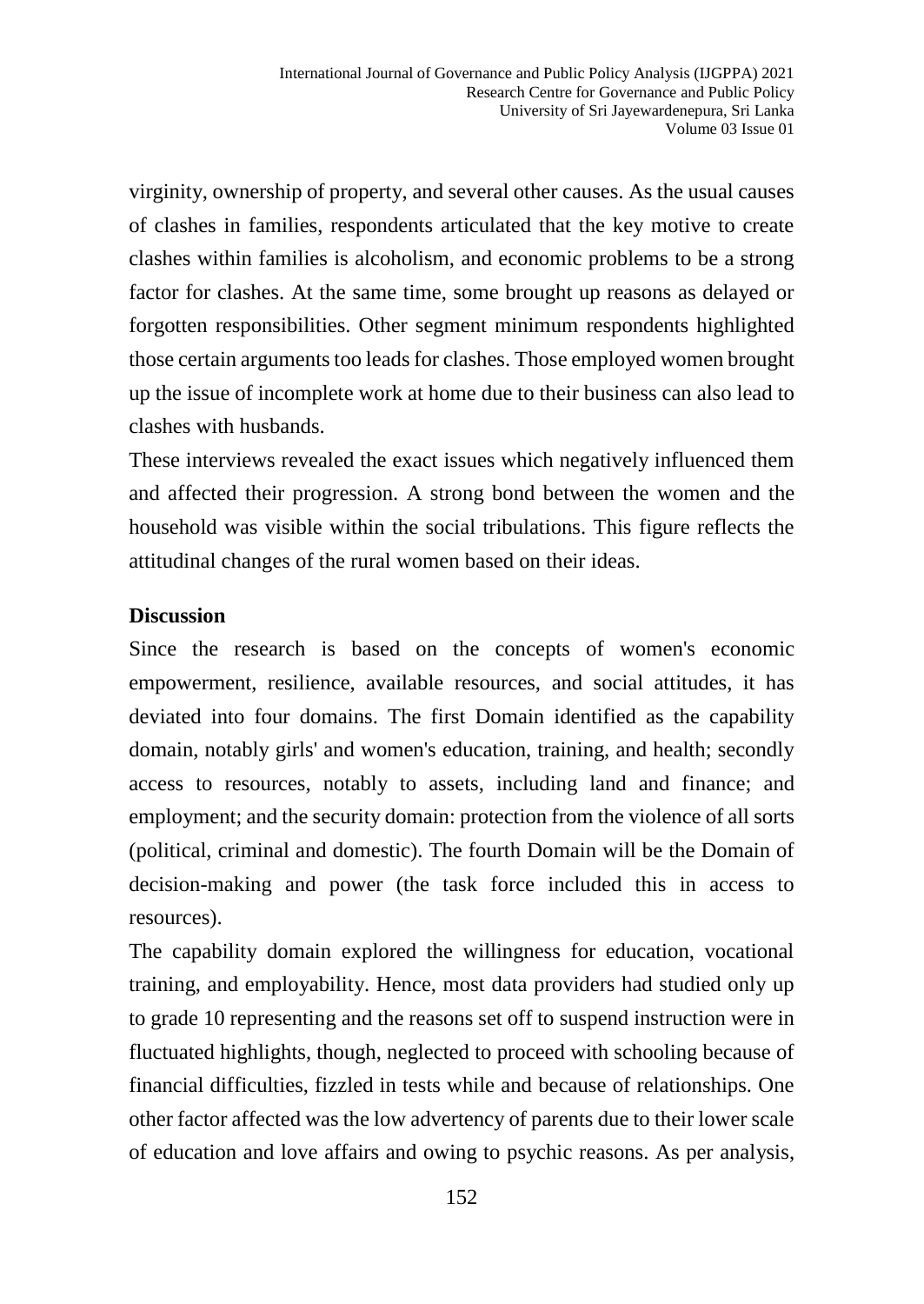an outsized majority had not achieved any academic qualifications after their marriage. As needs are, they had associated with academic fields like Teachers' Diploma. On Preschool training, Computer innovation, and Degree courses accomplished anticipated outcomes.

As per figure 01, reasons are directly connected with access to education under the access to resources**.** The striking obstructions those effect after union with training were the outrageous time limits, just as monetary deficiencies inside families. Additionally, fewer roads and openings are accessible for country ladies to continue schooling after their relationships.

Most of the respondents had to conclude their education after their relationships. The study revealed that a few key reasons impacted this situation, especially the unacceptance of husbands and the failure to perform both scholarly and home-grown issues together. Further, a minor number of interviewees expressed their reluctance for advanced education after the relationships.

The study could gather information on access to medical health and found that most informants suffer from sicknesses undergoing treatments. It is conspicuous that the processes of undergoing medical treatments by sick persons in rural societies are crucially different as the rural women undergoing treatments by attending clinics in Government Hospitals without payment. They undergo treatments for some of the common sicknesses being suffered are Bone diseases, megrim (headache), etc., that in position as a chronic situation.

Access to employment versus gender concerns the factors related to womanhood have a strong linkage with the characteristics of the workplace. As per the opinion shared by data providers on recruitment, promotions, etc., such things are derogated on salary increments. Women are not just considered physically weak but are deemed weak in everything compared to men, which society treats them (Khan, 2015).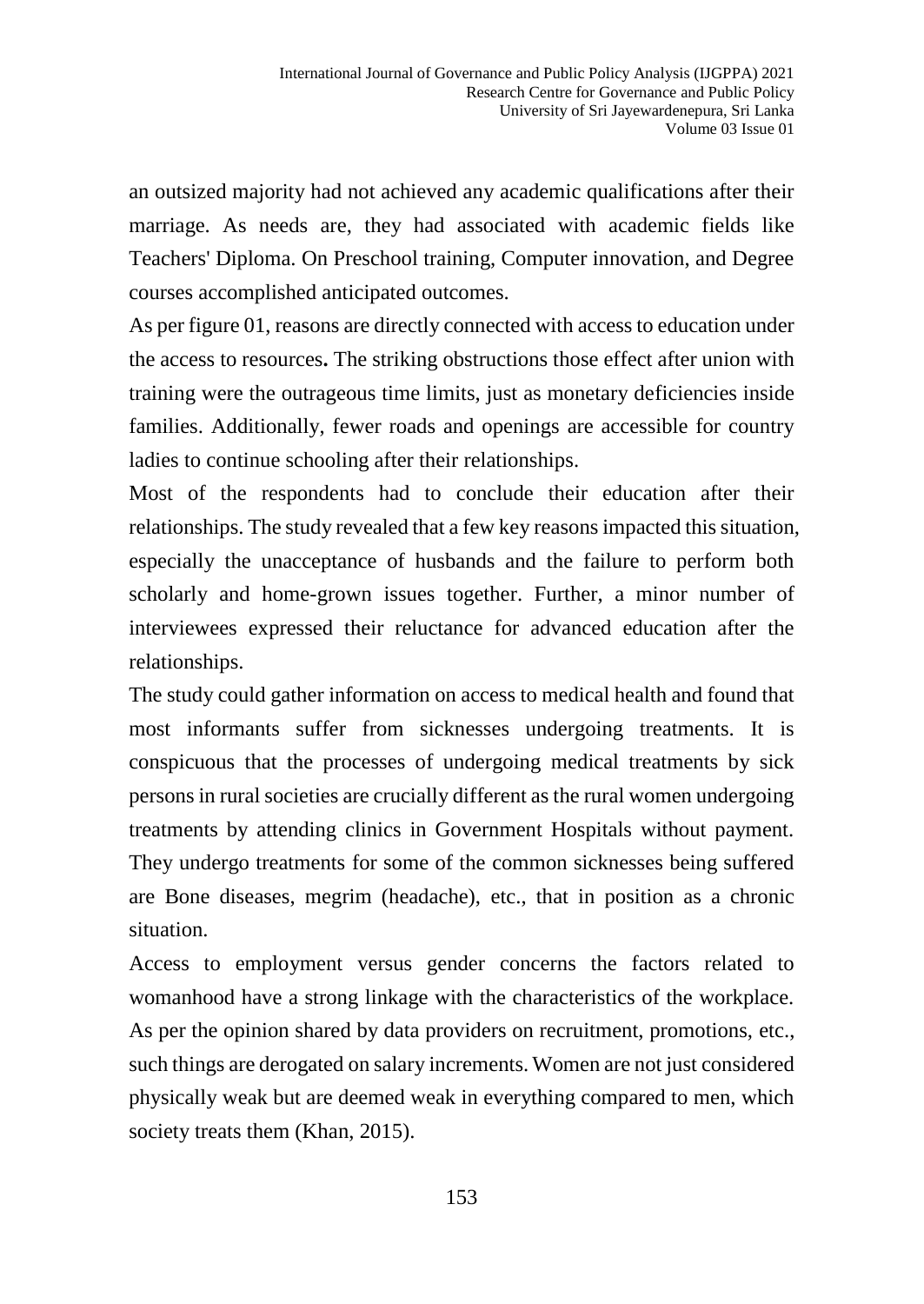After the recruitment as trainees, no salaried paid, delayed action to consider promotions for eligible employees, and it manifested the influences of male staff in senior positions to obstruct decisions of female senior staff (Wijewardhana & Dias, 2021). At the same time, low salary scales unpaid salaries as crucial incidences they face. Data analysis revealed several other anomalies, such as the deferred practice on the promotions entitled by female workers; it is revealed that male executives act forcefully against female bosses to finalize certain decisions in favor of female employees. When the overtime coverage is to be addressed, the management focuses more on women. Also, women workers are subjected to the frequent accusation, trimming of salaries, etc., leading to the notion that economic empowerment will lead to overall empowerment or that participation in decision-making processes will empower women (Khan, 2015).

Conclusively, it is a complicated matter for women to be eligible for employments comprised of higher salaries. Data providers shared views that addressing disparities against women and skill development on selfemployment opportunities are some of the services these women's societies attend.

Thus, access to assets is a long-term process for rural women since the financial support of banks are necessities due to the lack of savings. According to the property law in Sri Lanka, normal banking practices remain patriarchal as money lending and loan services mainly consider the financial strength, ability to pay-off, etc., and there is a notable custom as the youngest male child owns the natal house, which daughters are not considered in this manner (Wijewardhana & Dias, 2021). Therefore, the Natal family's financial support is also limited to marriage and dowry.

As per the protection in the workplace under the security domain, the gravity of pressure and the endanger of women compared to men is extremely high. Another higher majority commented that women's risk and endanger against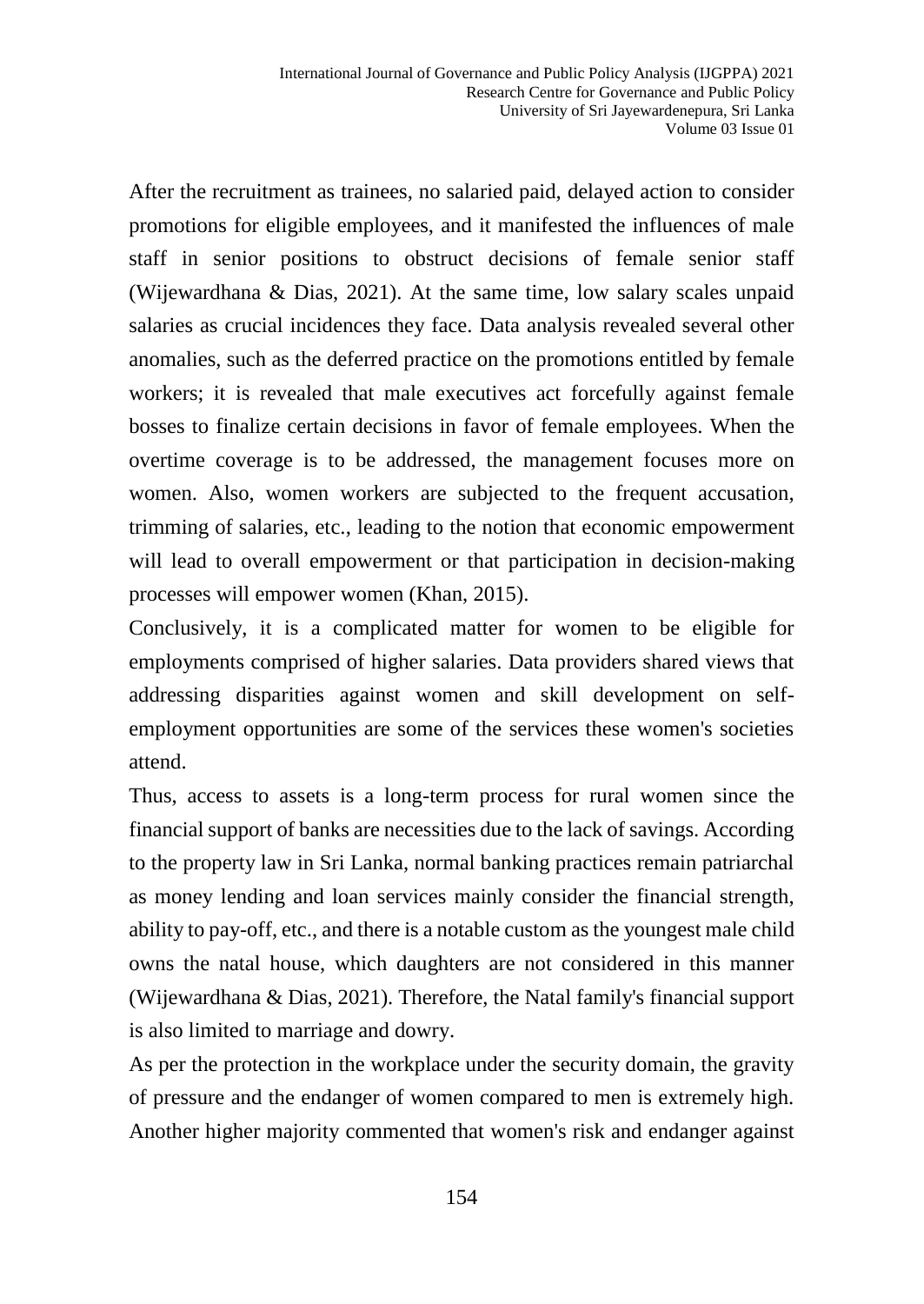a larger scale. In comparison, the male partners themselves had avoided women enjoying their rights and decreasing needed levels of security for women causing varied nature of harassments.

The reasons affected for some of them to resign from their jobs are multifaceted. The majority had to be away from jobs due to their marriages. Due to the instability of employment, they had vacated their posts because of the inadequacy of salaries, resulting from unmanageable workload at the domestic level. The pressure came up from their families while a minority had to give up jobs due to the harassment faced at the workplace for being a woman. The reasons for leaving the jobs were the remonstrance of husband, involvement in higher studies, etc. In some other cases, those mothers of kids could not be away from home on jobs. The analysis of the study disclosed that the hard-working lifestyle and the motherhood be encountered after the marriage is the key reasons for the lower rate of low employment ship. Similarly, the level of protection received from the family after the marriage decreased, and some respondents also play the role of protectors.

In the fourth Domain of decision-making and power, women's status plays a decisive role in obtaining acceptability within social institutions, including the family. Further, without a gender consideration, the build of social status mainly deals with financial stability (Wijewardhana & Dias, 2020). The promotion of women's involvement in the economic field correlates with their financial autonomy, increased decision-making authority, control over their own lives, and ability to realize their rights (ESCAP, 2014) fully. Within the cultural and social tribulations in Asian countries, a woman's status is considered regarding her financial strength with the natal family. As per the traditional practice, the bride needs to offer a dowry during marriages. The majority agreed that she becomes frustrated when the bride is unable to provide a dowry. If the dowry is not offered, such a woman is subjected to low respect from the husband's family.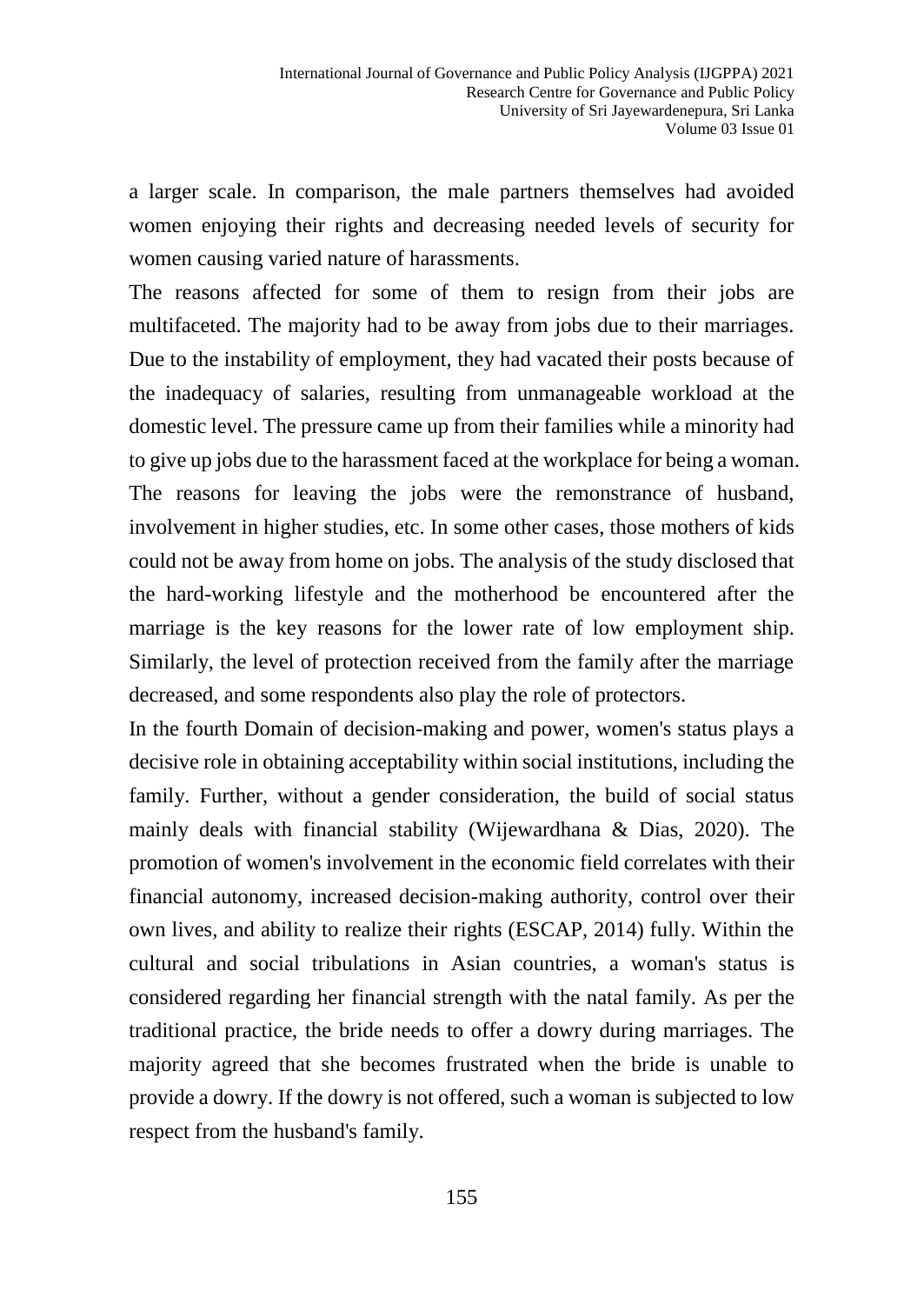Moreover, it confirmed that dowry becomes a decisive factor even among those married after love affairs. It is remarkable that there can be conflicts after marriages due to dowry. Most informers believe that the said situation prevails based on cultural factors and social attitudes. Accordingly, the analysis can be shown up on the assessment that there can be examples that settlement has made a negative impact on married women.

In terms of occupational segregation, women's decisions are considered only if the person holds a socially accepted and well-honored job (Herath, 2016). Further, the influence of masculinity cannot be ignored when cultural practices are still conformed and where women believe that they are responsible for obeying masculinity (Wijewardhana & Dias, 2020). While achieving a better education is a real hardship for rural women, occupying higher administration is problematic in which the chain again connects to the poverty of the rural context. Culturally standardized notions of 'empowerment' that have manifested in the traditional and neoliberal agendas cannot be adopted in this context. It is attributed to this repeatable cycle that fluctuates within poverty, lack of resources, and the attitudes within the box.

### **Conclusion and Recommendations**

Even today, in Sri Lanka, the status related to women has not been changed very much. Though many policies and regulations are implemented in the literature, there is no clear view on regulation, and still, women remain disadvantaged, marginalized, and subordinate in many respects. It is noticeable that the higher participation of women in these societies is unemployed mainly due to cultural beliefs in adopting domestic roles and unavailability of resources.

Especially, the oscillation between poverty and accessing resources to achieve economic empowerment will appear to be a drawback in married women who are strongly attached to the household. Most males feel a carefree upbringing while the female was overprotected and carefully raised to interact with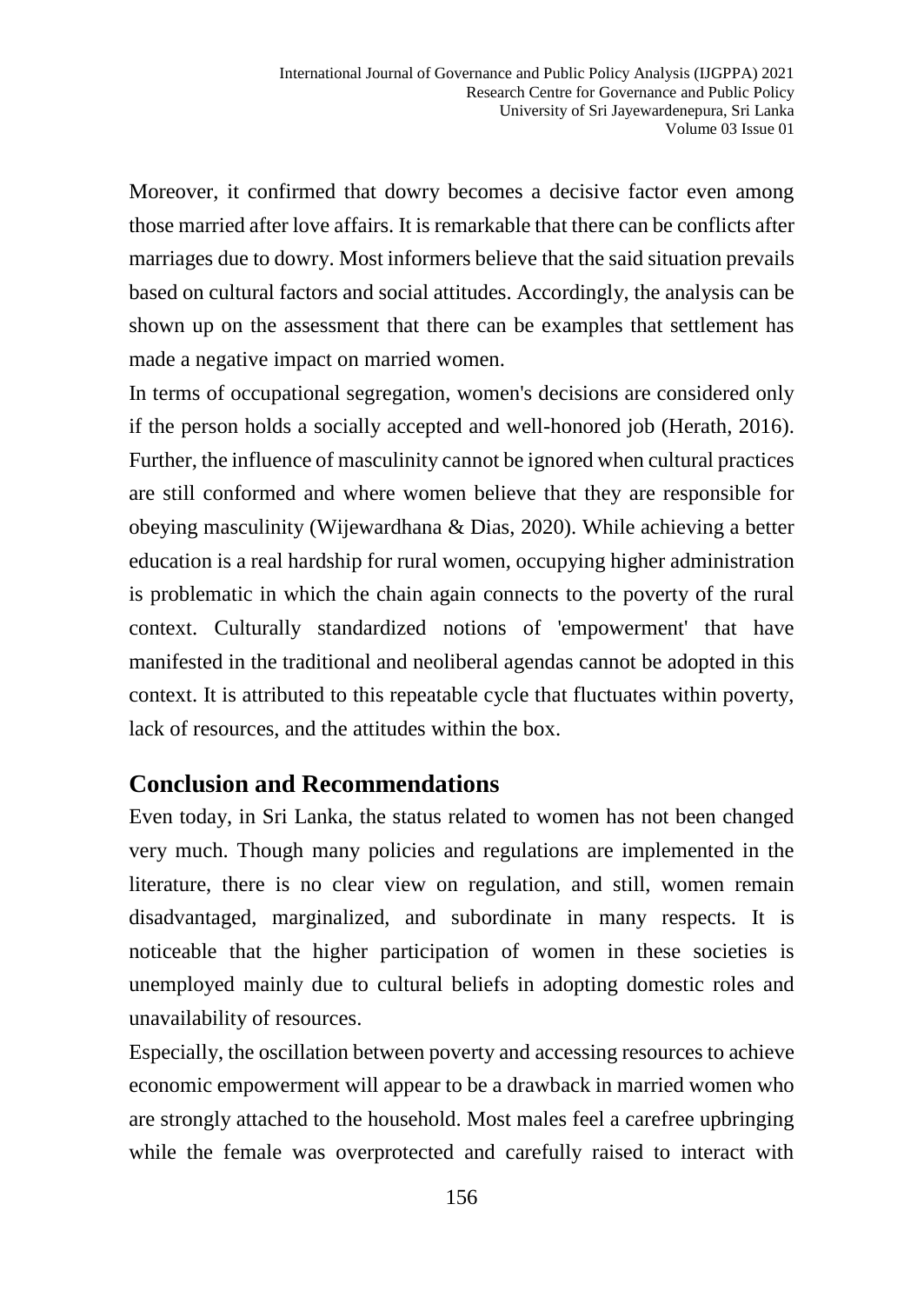society, and she may miss many opportunities to advance her abilities. Even the rural women with better abilities work in agriculture due to a lack of opportunities to access education. It turns back to the absence of access to well-paid job opportunities. However, limitations in mobility, familial responsibilities, and safety concerns prevent women, particularly married women and those with young children, from leaving their villages to search for jobs by migrating to urban suburbs, which directly manifests the difficulties in accessing jobs. The opportunities available for women's economic empowerment are not used to the required extent by each society. It is varied in accordance with the requirements and considerations of the authorities in countries. However, the avenues available for unemployed women to be exposed to the out-of-home setting are blocked due to the abovestated reasons and causes. Access to available resources, avenues to attend decision-making forums, and the unacceptable social gap between males and females can negatively affect women's composition, status, and reputation. In addition, it highlights the effects of women's biological features, too, on the said scenario. It can be concluded that woman is covered by the screen of motherhood and had encompassed socially and retained at the mid of economic empowerment.

There was limited access for the resources available within the society and limited attendance for decision-making events, especially the negative influence that affects the economic background of women due to the imbalanced pursuance between male and female personalities. Approaches to understanding empowerment as a relational and processional concept take social structures and agency into account. The connection to resilience sheds light on interventions and policies that can target dimensions of empowerment, adaptation, and transformative capacities so women can effectively participate in decision-making processes.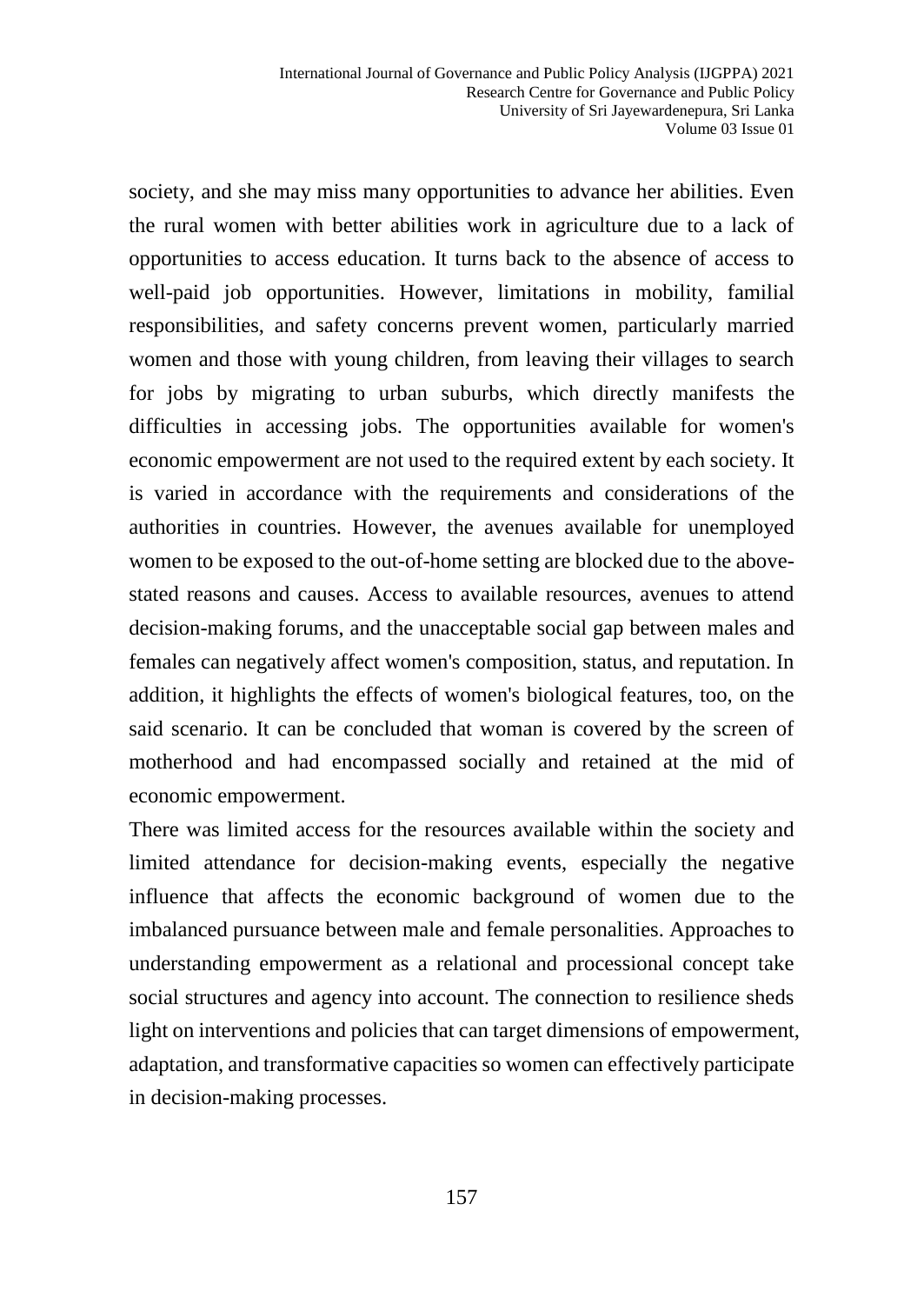Further, the study recommends inculcating improved lifestyle within family settings without departmentalizing domestic activities between wife and husband. Also proposed to open more avenues to access employment and entrepreneurial opportunities within the economy to enable more women to involve in such prospects. Establishment of supportive atmosphere for women to ether to continue or to attend newly for higher educational options even after the marriages. The existing limitations for women to find jobs with higher salaries are the reason to propose this action. The majority of informers proposed increasing women's representation within the political structure to awaken the voice of women. More proposals are there to insist authorities introduce new laws to eradicate harassment against women and address gender-based disparities. Especially, a village-based partnership approach is recommended to advance from the village level to the national level.

This can be pursued under the theme of *the National Committee for Controlling Gender-Based Discrimination (NCCGBD).* The initial step would be to establish women's societies at the village level. Those societies are to be registered under the Divisional Secretariat's office for regular monitoring in subsequent stages, which illustrates how it moves from the village level to the national level. According to the lack of resources available to the women in rural areas, the study suggests implementing a National Committee for controlling gender-based discrimination. This committee mainly aims to empower rural women through the resources of health and nutrition, education, and empowering against violent behavior, which is identified as a lack of resources with the collaboration of a primary unit of women's welfare organizations which connects to divisional secretariat and thirdly to the district secretariat.

Further, the district secretariat will directly link with the provincial council and later with the Ministry of women's affairs. Though this acts as a chain of the resources the study has identified will be separately addressed by each unit,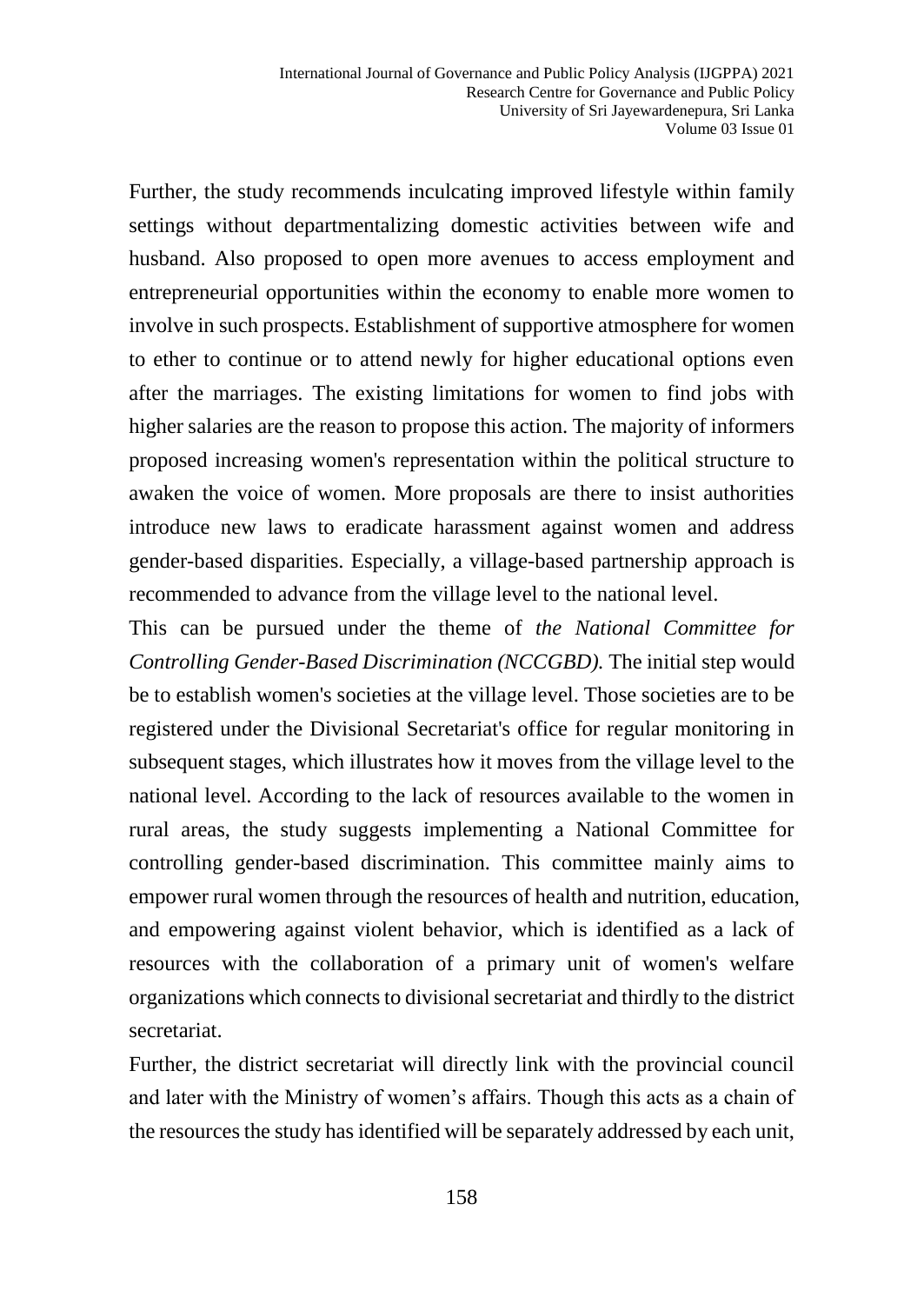and voluntary organizations and civil organizations will elaborate with the chain in each step of the flow. The above process can be an exclusive modality to attain the overall problem-solving mechanism of women, yet; this strategic approach is considered a vibrant move to empower women as a key element of harnessing national development in Sri Lanka. Also, be deliberated as a strategy to control discriminative actions against women. This process was created to receive the contribution of various civil and government authorities to be enrolled and regulated into government administration structure by concerning multi-dimensional subjects. It is crucial to explore the attitudinal changes of the women in career progression towards the economic progress regarding the current economic and political situation in Sri Lanka to obtain the exact outcome of implementing the aforementioned mechanism.

## **Acknowledgment**

The Correspondence Author designs this study regarding the research done with the collaboration of the University Grants by the University Research Council of the University of Sri Jayewardenepura under the Grant No: A.S.P./01/ RE/HSS/2018/08. The assistance provided by the members of the Research Council and the University of Sri Jayewardenepura was greatly appreciated.

### **References**

- Ahamed, J., Angeli, A., Biru, A. & Salvini, S. (2001). Gender Issues, Population and Development in Ethiopia. Working paper - In-depth Studies from the 1994 Population and Housing Census in Ethiopia, Italian Multi-bi Research Project, ETH/92/P01. http://www.irpps.cnr.it/etiopia/pdf/Gender\_Issues\_Population\_and\_D evelopment.PDF
- Bhattacharya, B. & Banerjee, S. (2012). Women Empowerment as Multidimensional Capability Enhancement: An Application of Structural-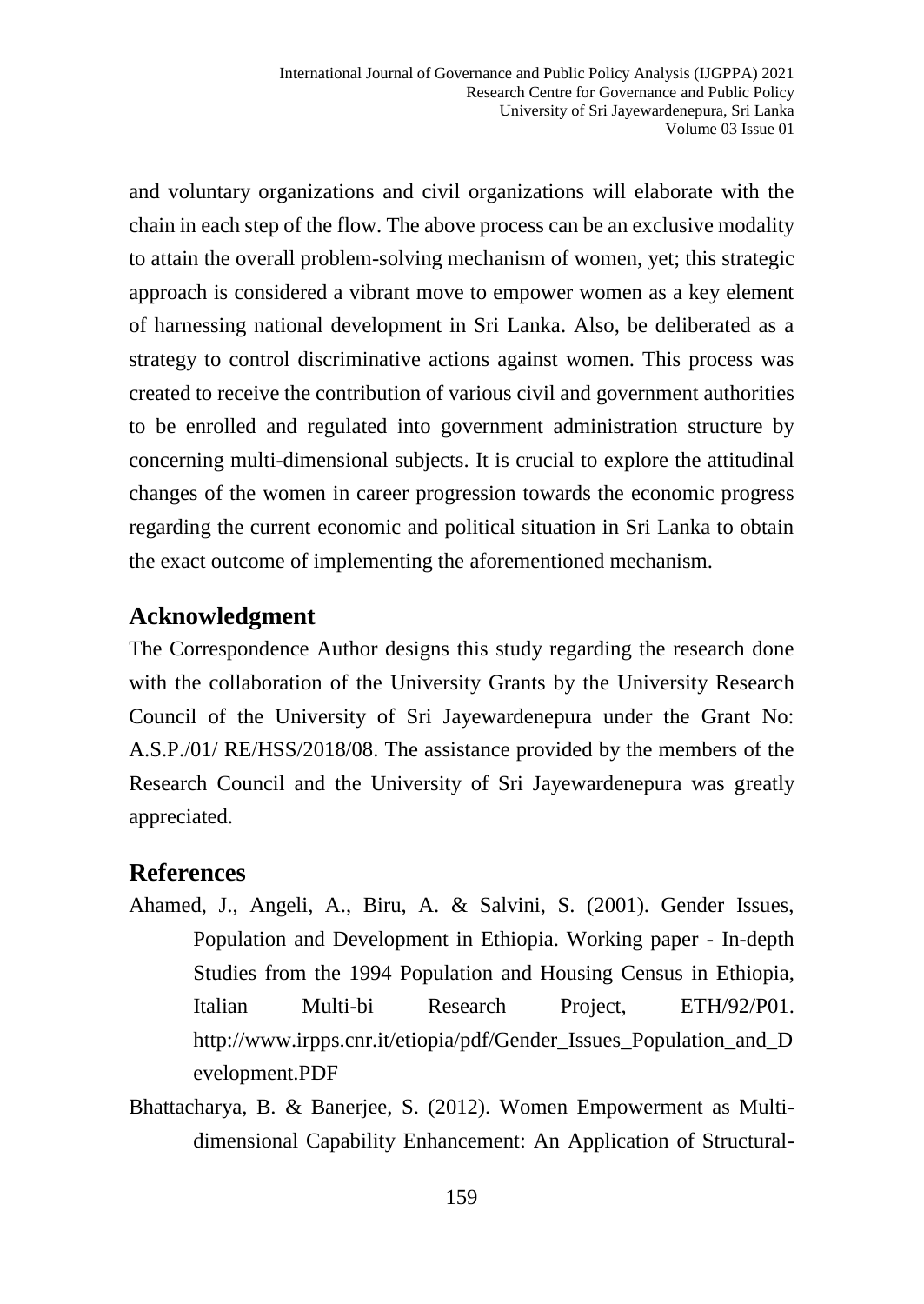Equation-Modelling. Institute of Development Studies Kolkata. http://idsk.edu.in/wp-content/uploads/2015/07/OP-36.pdf

Central Bank of Sri Lanka. (2019). Annual Report 2018, Colombo, CBSL.

- Cornwell, A. (2016). Women's Empowerment: What Works?. *Journal of International Development, 28*(3), 342-356.
- ESCAP. (2014). Empowering Women Economically. (Report No ST/ESCAP/2678). Bangkok. United Nations.
- Gender and development Network. (2016). *Response by the Gender & Development Network.* [https://gadnetwork.org/gadnresources](https://gadnetwork.org/gadnresources%20/2016/10/11/first-report-of-the-high-level-panel-on-womens-economic-empowerment-response-by-the-gender-development-network)  [/2016/10/11/first-report-of-the-high-level-panel-on-womens](https://gadnetwork.org/gadnresources%20/2016/10/11/first-report-of-the-high-level-panel-on-womens-economic-empowerment-response-by-the-gender-development-network)[economic-empowerment-response-by-the-gender-development](https://gadnetwork.org/gadnresources%20/2016/10/11/first-report-of-the-high-level-panel-on-womens-economic-empowerment-response-by-the-gender-development-network)[network](https://gadnetwork.org/gadnresources%20/2016/10/11/first-report-of-the-high-level-panel-on-womens-economic-empowerment-response-by-the-gender-development-network)
- Guerin, I., Kumar, S. & Agier, I. (2013). Women's Empowerment: Power to Act or Power over Other Women? Lessons from Indian Microfinance. *Oxford Development Studies, 41*(1), S76-S94.
- Government of Sri Lanka, Department of Census and Statistics. (2018). Sri Lanka labor force survey: Annual bulletin 2018.
- Groot, J. de., Mohlakoana, N., Knox, A. & Bressers, H. (2017). Fuelling women's empowerment? An exploration of the linkages between gender, entrepreneurship, and access to energy in the informal food sector. *Energy Research & Social Science*. 28. 86-97. 10.1016/j.erss.2017.04.004.
- Hamber, B. (2007). Masculinity and Transitional Justice: An Exploratory Essay. *International Journal of Transitional Justice, 1*, 375–390.
- Herath, H. M. A. (2016). Place of Women in Sri Lankan Society Measures for Their Empowerment for Development and Good Governance. *Vidyodaya Journal of Management. 1*. 10.31357/vjm.v1i1.2475.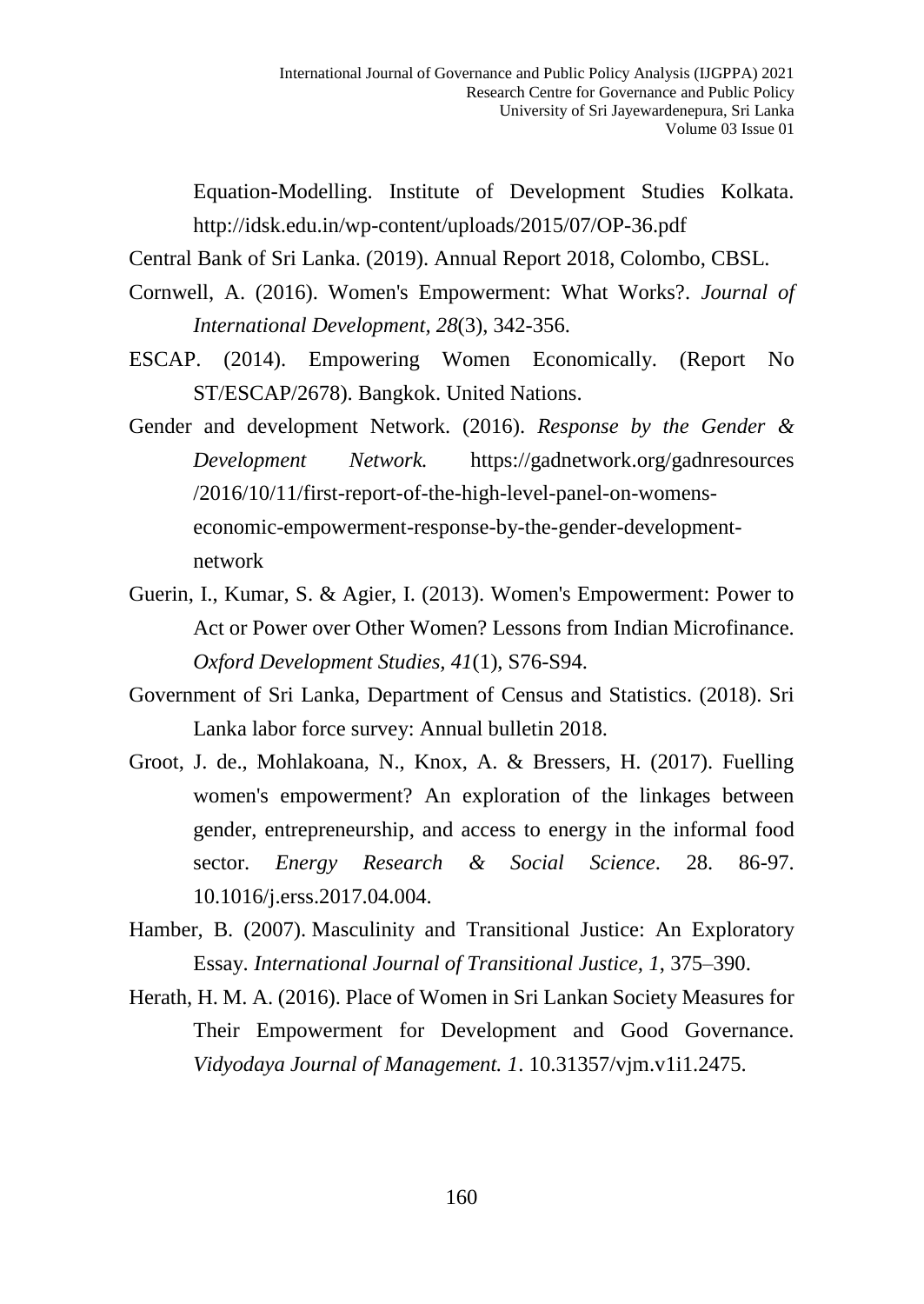- I.L.O. (2021). Empowering Women in Rural Economy. International Labour Office[.https://www.ilo.org/global/topics/economic-and-social](https://www.ilo.org/global/topics/economic-and-social-development/rural-development/WCMS_436223/lang--en/index.html)[development/rural-development/WCMS\\_436223/lang--en/index.html](https://www.ilo.org/global/topics/economic-and-social-development/rural-development/WCMS_436223/lang--en/index.html)
- Jayaweera, S. (1995). Women Education and Development. *Economic Review, Colombo: People's Bank Publication, 20*(12), 15-21.
- Jeyasankar, V. & Ganhewa, S. (2018). Making ends meet: Women's livelihoods in post-war Sri Lanka. International Centre for Ethnic Studies. https://ices.lk/wp-content/uploads/2018/03/Making-Ends-Meet-Women%E2%80%99s-Livelihoods-in-Post-War-Sri-Lanka.pdf
- Kabeer, N. (1999). Resources, Agency, Achievements: Reflections on the measurement of women's empowerment. *Development and Change*, *30*, 435-464.
- Khan, U. (2015). Gender Discrimination Definition Types & Examples. [ebook].http://www.studylecturenotes.com/basics-ofsociology/gender-discrimination-definition-types-examples
- Kandanearachchi, K. & Ratnayake, R. (2017). Post-War Realities: Barriers to Female Economic Empowerment. International Centre for Ethnic Studies. https://ices.lk/wp-content/uploads/2017/12/Post-War-Realities-For-Circulation.pdf
- Lewin, S. (2010). Lay health workers in primary and community health care for maternal and child health and the management of infectious diseases. Cochrane Database System. DOI: 10.1002/14651858.CD004015.pub3. PMID: 20238326; PMCID: PMC6485809.
- Mahmud, S., Shah, N. M., & Becker, S. (2012). Measurement of Women's Empowerment in Rural Bangladesh. *World Development, 40*(3), 610– 619.
- Muberekwa, M. & Nkomo, T. (2016). Exploring the Perceptions of Wits Academic Women about Women Empowerment and the Changing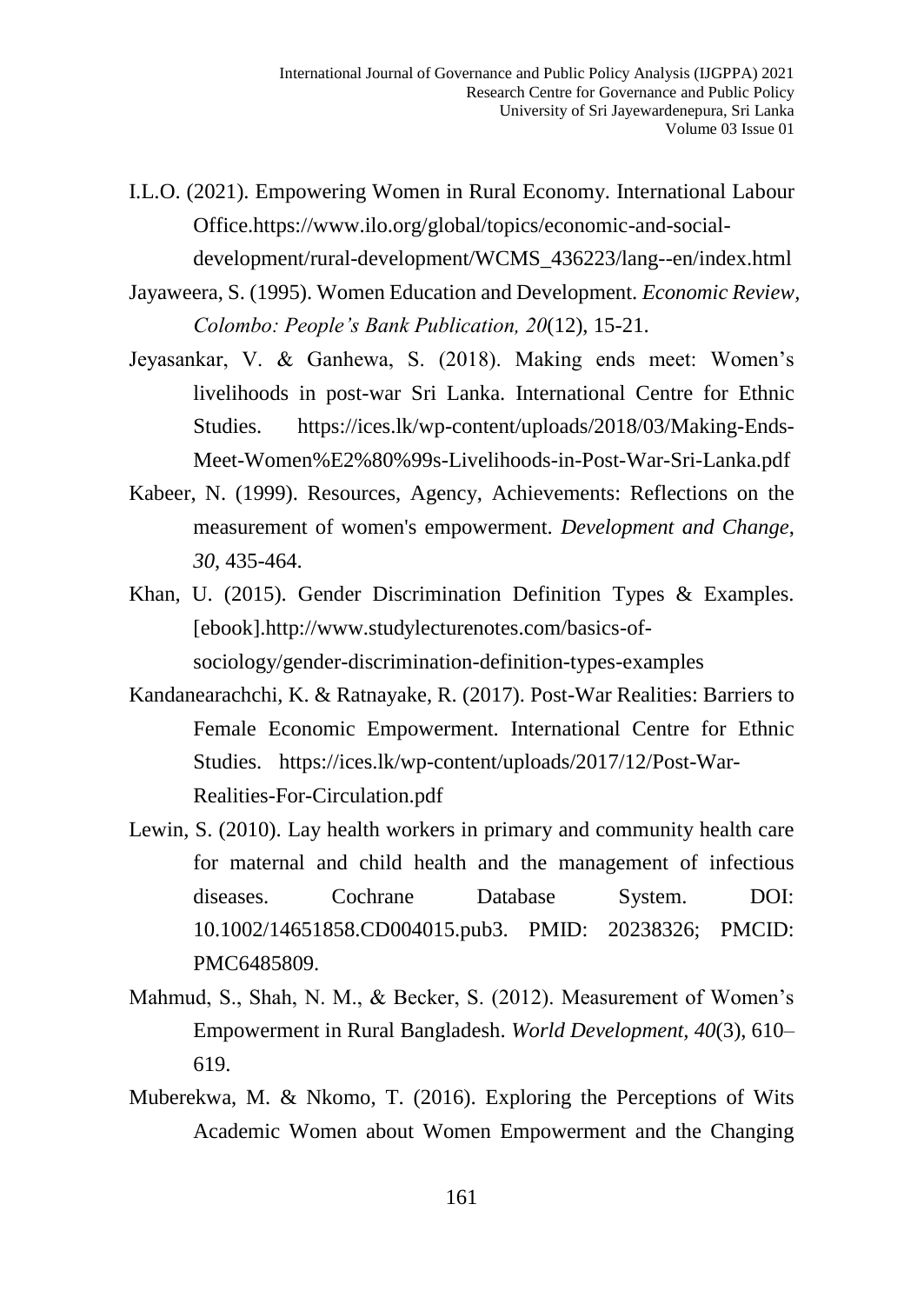Roles of Women in 21st-Century South Africa. *SAGE*. *6*(4), 1–12. https://doi.org/10.1177/2158244016675014

- Madurawala, S. (2018, March 08). *Economically Empowering Sri Lankan Women: One Strategy Does Not Fit All.*  [https://www.ips.lk/talkingeconomics/2018/03/08/economically](https://www.ips.lk/talkingeconomics/2018/03/08/economically-empowering-sri-lankan-women-one-strategy-does-not-fit-all/)[empowering-sri-lankan-women-one-strategy-does-not-fit-all/](https://www.ips.lk/talkingeconomics/2018/03/08/economically-empowering-sri-lankan-women-one-strategy-does-not-fit-all/)
- Porter, E. (2013). Rethinking Women's Empowerment. *Journal of Peacebuilding* & *Development,* 8, 1-14. 10.1080/15423166.2013.785657.
- Trommlerova, S. K., Klasen, S., & Lebmann, O. (2015). Determinants of Empowerment in a Capability-Based Poverty Approach: Evidence from the Gambia. *World Development, 66*, 1-15.

United Nations. (2010). *Achieving Gender Equality, Women's Empowerment and Strengthening Development Cooperation.* Department of Economic and Social Affairs. https://www.un.org/en/ecosoc/docs/pdfs/10- 50143\_(e)\_(desa)dialogues\_ecosoc\_achieving\_gender\_equality\_wom en\_empowerment.pdf

- United Nations Development Programme. (2012). *Human Development Report*.<http://hdr.undp.org/sites/default/files/hdr14-report-en-1.pdf>
- UN Women. (2021, December 20). *UN Women Sri Lanka*. <https://asiapacific.unwomen.org/en/countries/sri-lanka>
- UN M.D.G.s. (2011). *Gender Equality*. <http://www.un.org/millenniumgoals/gender.shtml.>
- USAID. (2019). *Women's Economic Empowerment and Equality Technical Assistance Task Order under the Advancing the Agenda of Gender Equality indefinite-delivery, indefinite-quantity contract* (Report No. AID-OAA-I-14-00050/7200AA18F00018). Sri Lanka. UNDP.